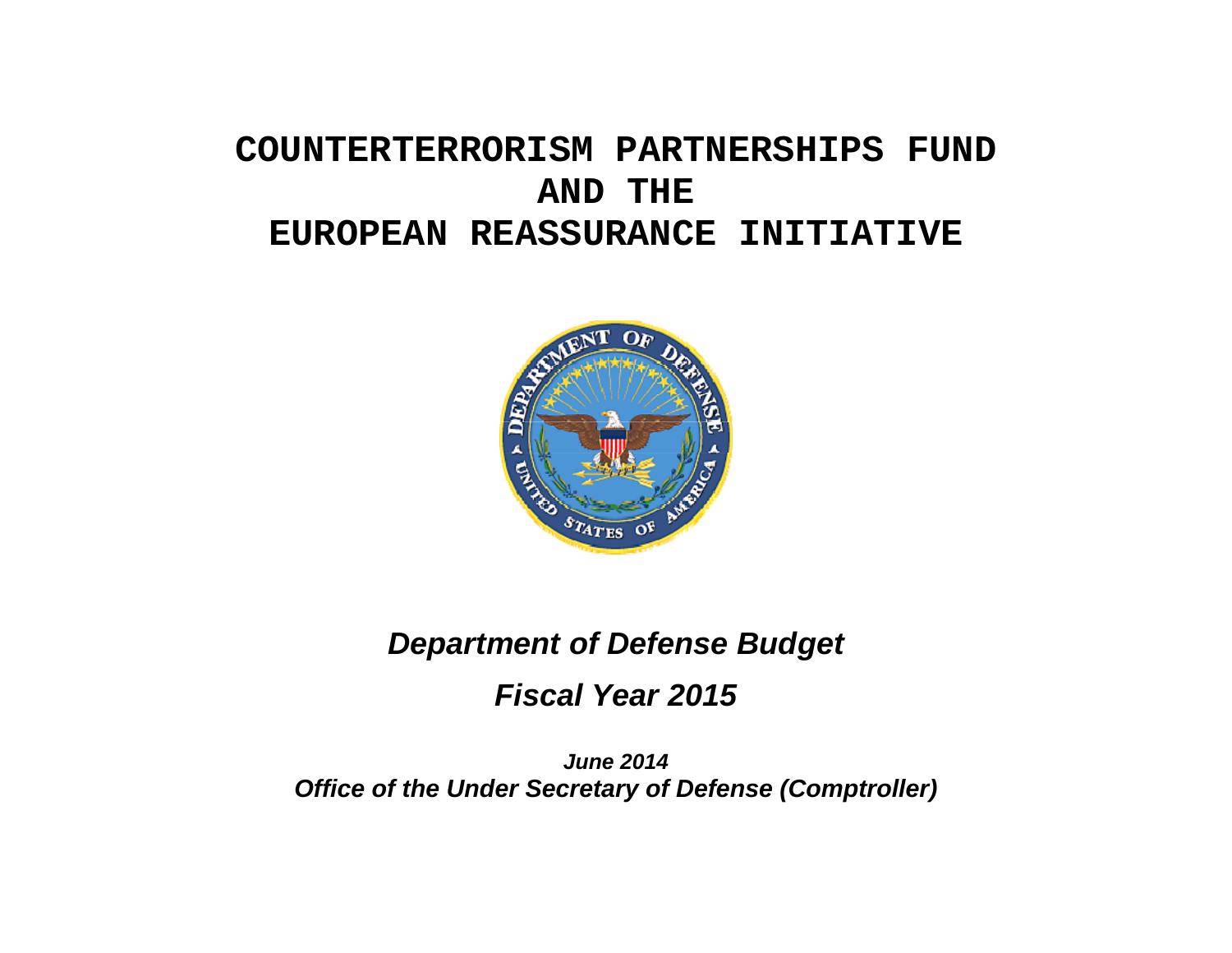**The estimated cost of the document for the Department of Defense is approximately \$8,830 for the 2015 Fiscal Year.** 

> **Generated on July 2, 2014 RefID: 0-EDB3C4E**

**FOR AN ELECTRONIC VERSION OF THIS DOCUMENT: http://comptroller.defense.gov/budgetmaterials/budget2015.aspx**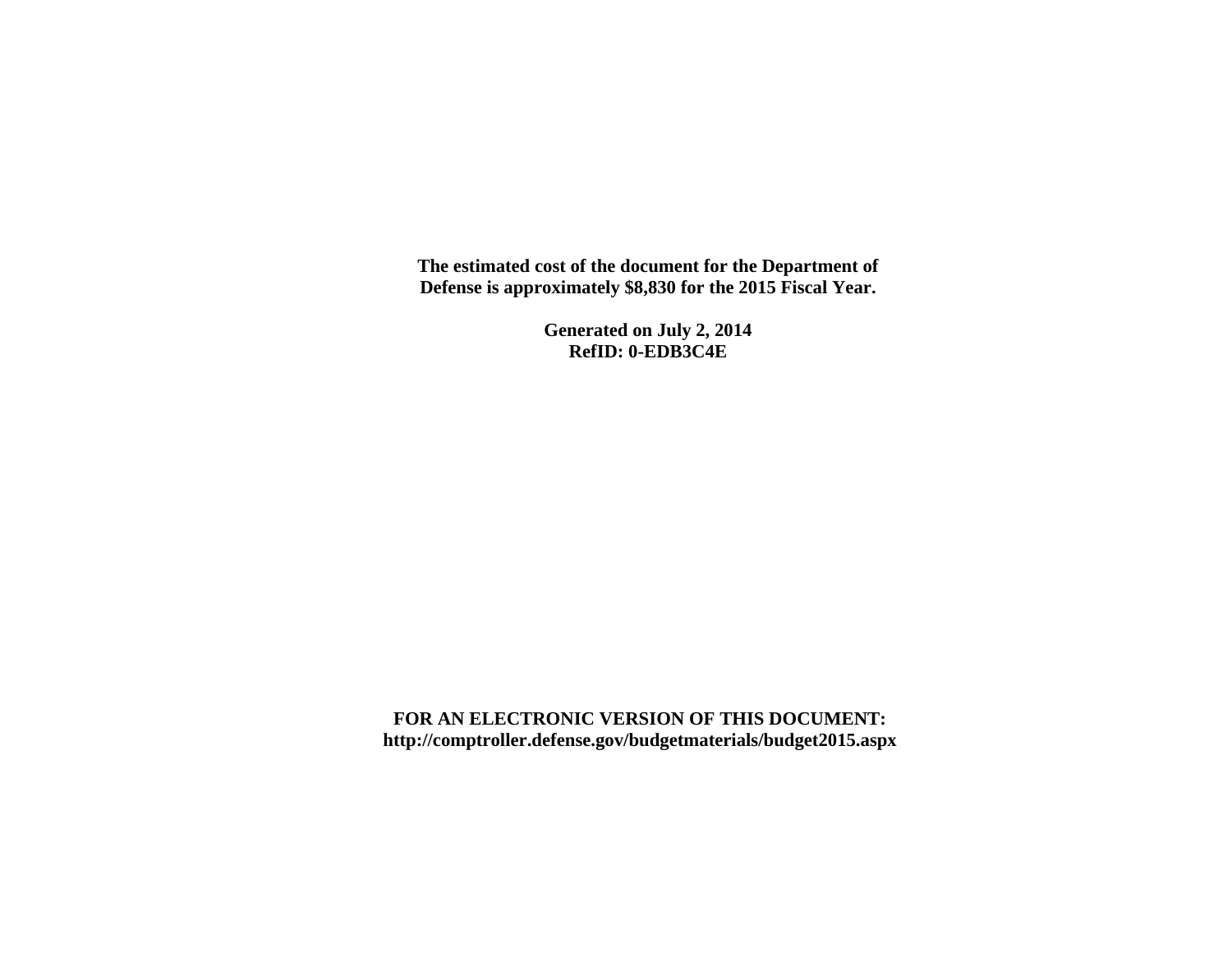# **COUNTERTERRORISM PARTNERSHIPS FUND AND THE EUROPEAN REASSURANCE INITIATIVE**

| <b>TABLE OF CONTENTS</b>                              | <b>PAGE</b> |
|-------------------------------------------------------|-------------|
| <b>OVERVIEW</b>                                       |             |
| <b>COUNTERTERRORISM PARTNERSHIPS FUND</b>             |             |
| EUROPEAN REASSURANCE INITIATIVE (ERI)                 | 12          |
| SUMMARY OF ERI FUNDING BY MILITARY DEPARTMENT FOR ERI | 25          |
| FUNDING BY CATEGORY AND MILITARY DEPARTMENT FOR ERI   | 26          |
| <b>ACRONYM LIST</b>                                   | 28          |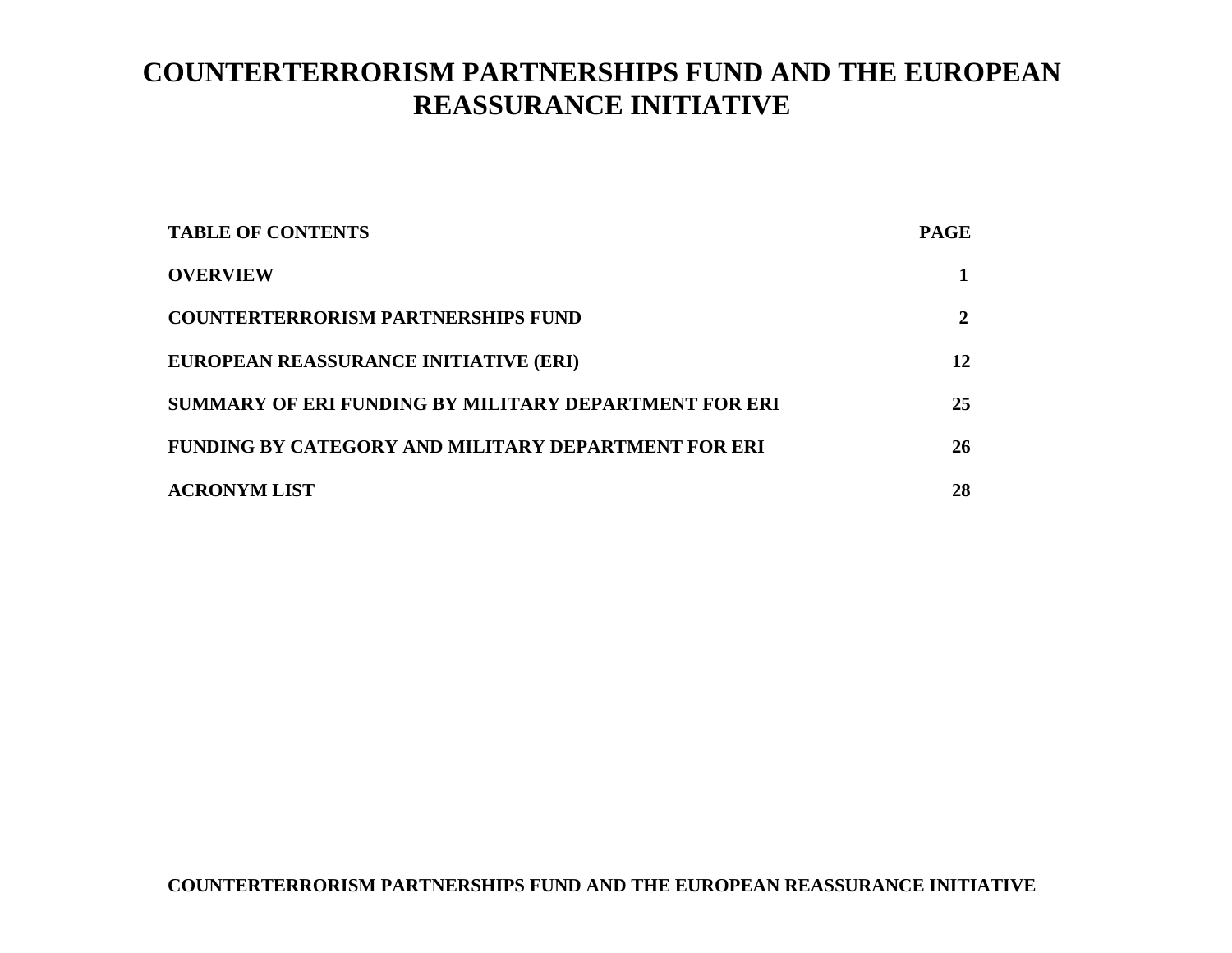# **COUNTERTERRORISM PARTNERSHIPS FUND AND THE EUROPEAN REASSURANCE INITIATIVE**

# **OVERVIEW**

The FY 2015 Overseas Contingency Operations (OCO) request includes DoD funding for two new Presidential initiatives, with dedicated transfer accounts for each. The Counterterrorism Partnerships Fund (CTPF), proposed by the President at West Point on May 28, 2014, will support a transition to a more sustainable and partnership-focused approach to counterterrorism with a flexible mechanism that allows the Department of Defense (DoD) and the Federal Government as a whole to respond more nimbly to evolving terrorist threats from South Asia to the Sahel. The European Reassurance Initiative (ERI), proposed by the President in Warsaw on June 3, will provide temporary support to bolster the security of our NATO allies and partner states in Europe.

The request for dedicated transfer accounts, as opposed to requesting funding in the standard operating, military personnel, construction and investment accounts, provides the greatest flexibility to respond to evolving threats. The CTPF will be available for 3 years and will provide the flexibility to respond to a range of terrorist threats and crisis response scenarios. The ERI will be available for 2 years and will provide the flexibility to transfer funds to the initiatives that are deemed to be the highest priority to reassure NATO allies and bolster security in Europe. Both accounts require congressional notification prior to the transfer of funds.

|                                         | (Dollars in Millions) |
|-----------------------------------------|-----------------------|
| Category                                | <b>FY 2015</b>        |
| Counterterrorism                        | 2,500                 |
| Syria Regional Stabilization Initiative | 1,000                 |
| Crisis Response                         | 500                   |
| <b>Total</b>                            | 4,000                 |

# **Counterterrorism Partnerships Fund European Reassurance Initiative**

|                                         | (Dollars in Millions) |                                                        | (Dollars in Millions) |
|-----------------------------------------|-----------------------|--------------------------------------------------------|-----------------------|
| Category                                | <b>FY 2015</b>        | Category                                               | <b>FY 2015</b>        |
| Counterterrorism                        | 2,500                 | <b>Increased Presence</b>                              | 440                   |
| Syria Regional Stabilization Initiative | 1,000                 | <b>Additional Bilateral and Multilateral Exercises</b> | 75                    |
| Crisis Response                         | 500                   | <b>Improved Infrastructure</b>                         | 250                   |
| Total                                   | 4,000                 | <b>Enhanced Prepositioning</b>                         | 125                   |
|                                         |                       | <b>Building Partner Capacity</b>                       | 35                    |
|                                         |                       | <b>Total</b>                                           | 925                   |

**COUNTERTERRORISM PARTNERSHIPS FUND AND THE EUROPEAN REASSURANCE INITIATIVE**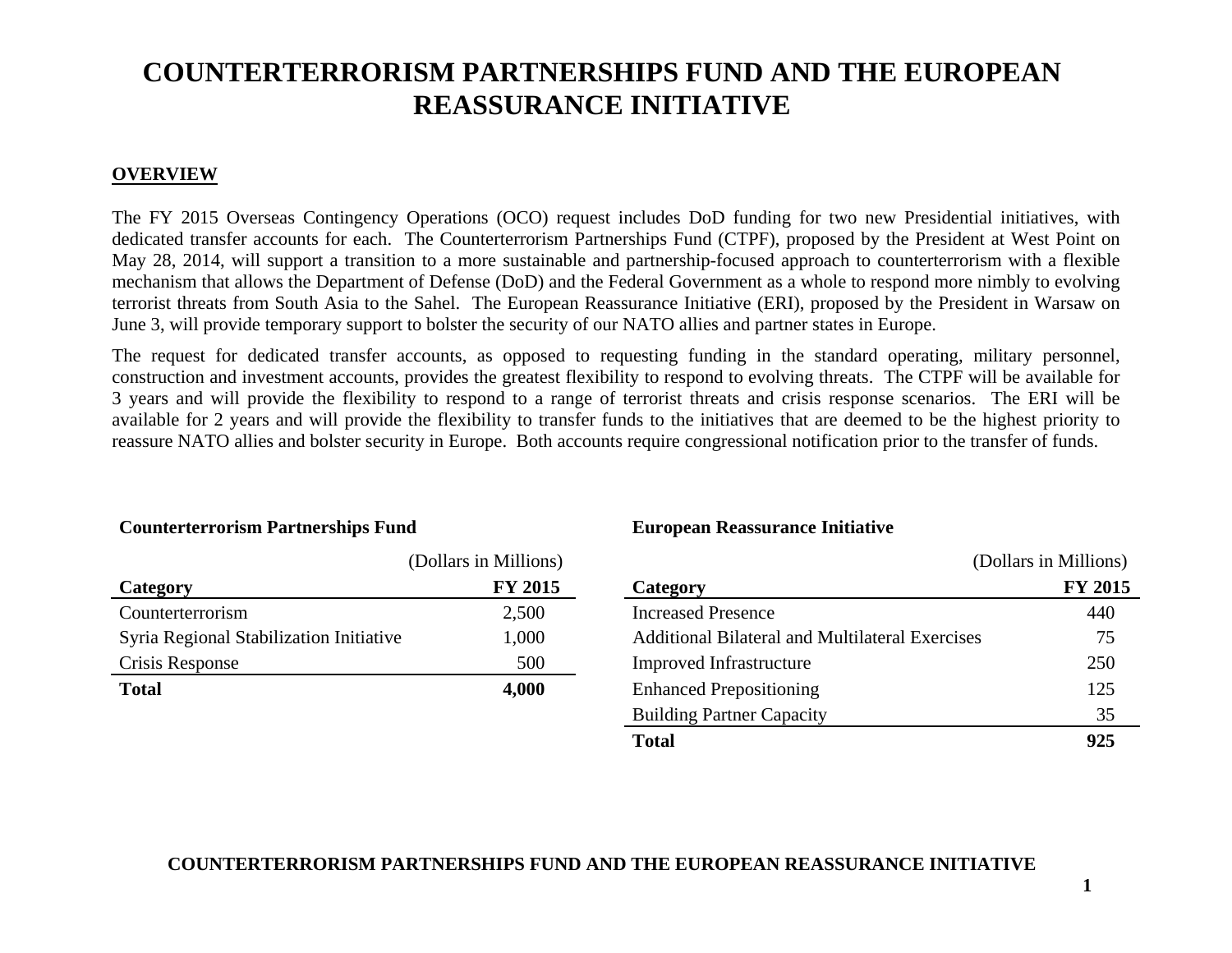#### **COUNTERTERRORISM PARTNERSHIPS FUND (\$4.0 billion)**

The proposed Counterterrorism Partnerships Fund (CTPF) builds on existing tools and authorities to respond to a range of terrorist threats and crisis response scenarios. The CTPF will have three broad purposes: (1) to provide counterterrorism (CT) support to partner nations, including capacity-building and enabling support; (2) to provide support to address the conflict in Syria and the impact on its neighbors through a Regional Stabilization Initiative, including support to the moderate Syrian opposition; and (3) to help DoD respond to unexpected crises.

The CTPF is set up to permit DoD – consistent with guidance from an interagency process and appropriate notification to Congress to transfer funds to other accounts for execution. To illustrate potential uses of CTPF dollars, a preliminary allocation follows. These amounts could change based on world events and resulting needs.

#### **COUNTERTERRORISM SUPPORT (\$2.5 billion)**

Many strategically important states are particularly vulnerable to a range of destabilizing forces, including terrorism. In response, the Department has developed a two-track framework for allocating CTPF dollars for specific mitigating efforts: (1) expanding U.S. efforts to provide direct support to partners in those countries and regions where terrorist threats pose the greatest challenge to U.S., allied, and partner security interests; and (2) augmenting U.S. military capabilities needed to sustain a higher level of partnership activity globally and enabling partners to perform their own security operations. The overall goal of this category of CTPF would be to increase the ability of partner forces in these countries to conduct CT operations within their own borders, prevent the spillover of terrorist presence and activities from neighboring states, and participate in multinational CT operations to degrade terrorist threats. This funding category also provides adequate resources to enhance critical capabilities of U.S. special operations forces (SOF) and conventional forces that are in greatest demand, especially given the ongoing efforts to recover and reset from the extended conflicts in Iraq and Afghanistan. For example, CTPF could fund additional ISR capabilities, with a focus on ISR investments that are particularly well-suited to CT environments.

Direct Partner Support. This category of support focuses on direct partner support in order to establish and maintain a network of partners on the front lines of the terrorist threat. This assistance could include near-term training, equipping, advising, operational support, and longer-term capacity-building efforts in coordination with the Department of State.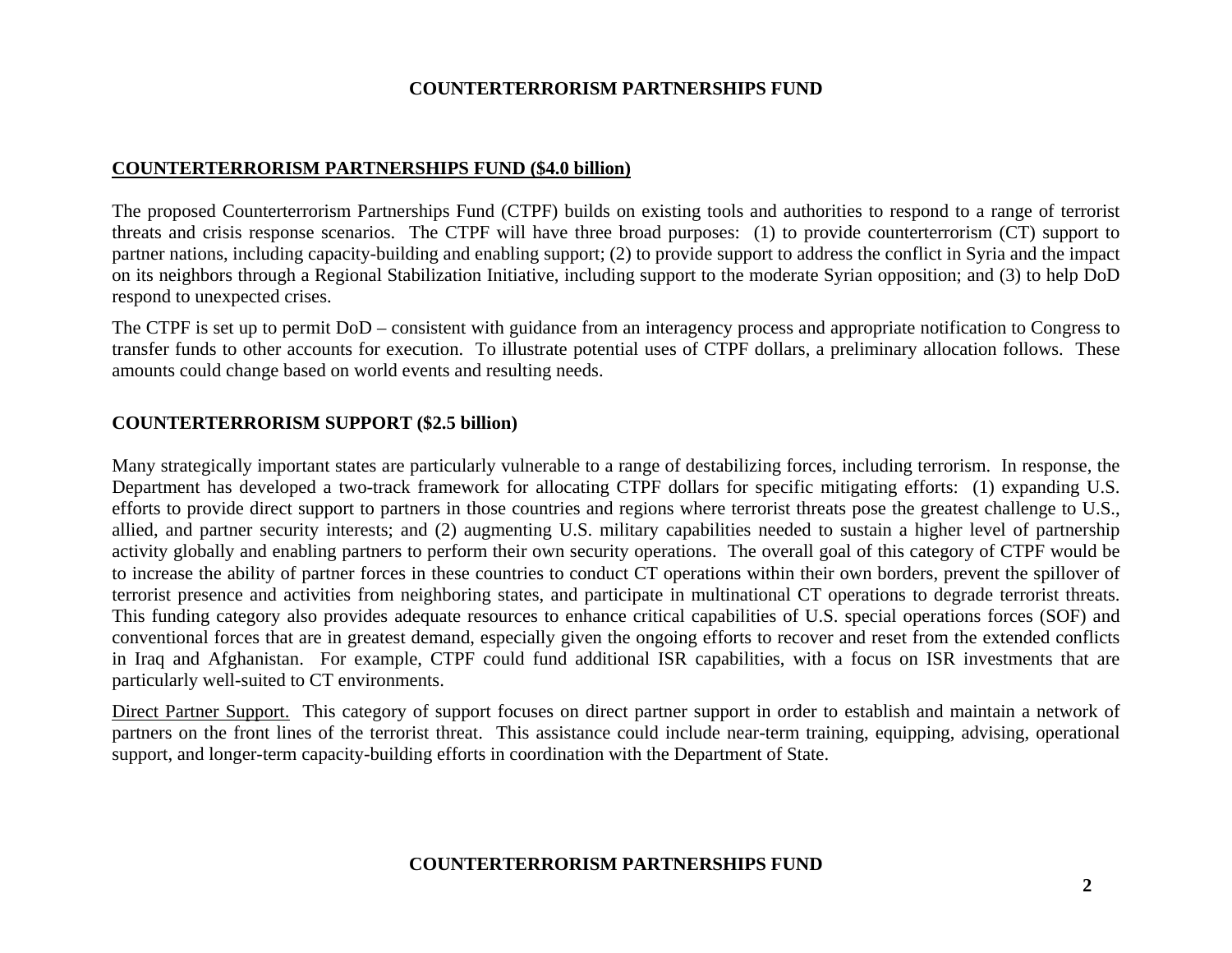The CTPF direct partner support will be guided by (1) a rigorous threat and regional prioritization process and (2) an interagency coordination process that is designed to maximize the effectiveness of CTPF programming. Priority partner states and regions would be selected based on an approved list of tiered CT priorities that includes Al Qaeda (AQ) Core, Al Qaeda in the Arabian Peninsula (AQAP), Islamic State of Iraq and the Levant (ISIL), Nusrah Front, al-Shabaab, al-Qa'ida in the Islamic Maghreb (AQIM), and other top threats to U.S. interests. These tiered focus areas, first developed in the 2011 National Strategy on Counterterrorism, were recently updated based on a thorough Intelligence Community analysis of top terrorist threats and interagency discussion of how relative threats and CT missions should be prioritized. The priority focus areas will be reviewed and further updated on an annual basis. CTPF initiatives will also be developed and reviewed via a deliberate interagency process. The DOD, the Department of State, and appropriate interagency partners will develop regional and country-specific initiatives, to be funded from the CTPF, for countering these prioritized threats. These plans will focus on key CT priorities but will also be informed by best practices in security sector assistance and will complement larger U.S. initiatives. A National Security Council-led interagency process will review these plans to ensure that CTPF programming is carefully tailored to the CT priority areas and that the CTPF finances activities most likely to make a meaningful impact on the threat of concern.

Initial analysis has identified several possible regional CT support strategies that might be funded from the CTPF. In Iraq, for example, the United States has committed to providing the Iraqi government with military advice and assistance, as well as intelligence support to enable Iraqi operations against ISIL. The CTPF might support the operational costs of deploying such advisors and providing such intelligence support, even while the United States continues to support Iraq's security sector through more traditional security assistance programs (e.g., Foreign Military Sales). Similarly, the United States could use the CTPF to continue to bolster key partners – such as Jordan, Tunisia, Morocco, or certain European governments – to expand their capabilities and cooperation to disrupt foreign fighter flows that are supporting ISIL, Nusrah Front, and other terrorist threats in Iraq and the Levant.

The President has publicly acknowledged the importance of supporting Yemen in its struggle against al Qaeda on the Arabian Peninsula (AQAP). Using CTPF dollars, DoD could reinforce efforts to expand CT training for Yemeni SOF and conventional units, including providing equipment, and improving training facilities, as well as addressing mobility and transportation issues so that Yemeni forces can more effectively prosecute their offensive against AQAP.

As the U.S. military footprint decreases in Afghanistan, regional partners, such as Pakistan and Uzbekistan, will take on increasing responsibility for preventing al Qaeda from reconstituting its safe haven and operational base in South and Central Asia, but also to counter terrorist groups that pose a threat to regional stability. As an example in South and Central Asia, DoD could use CTPF dollars to provide CT-specific training and equipment to Pakistani forces to augment the fight against terrorist threats emanating from within its borders.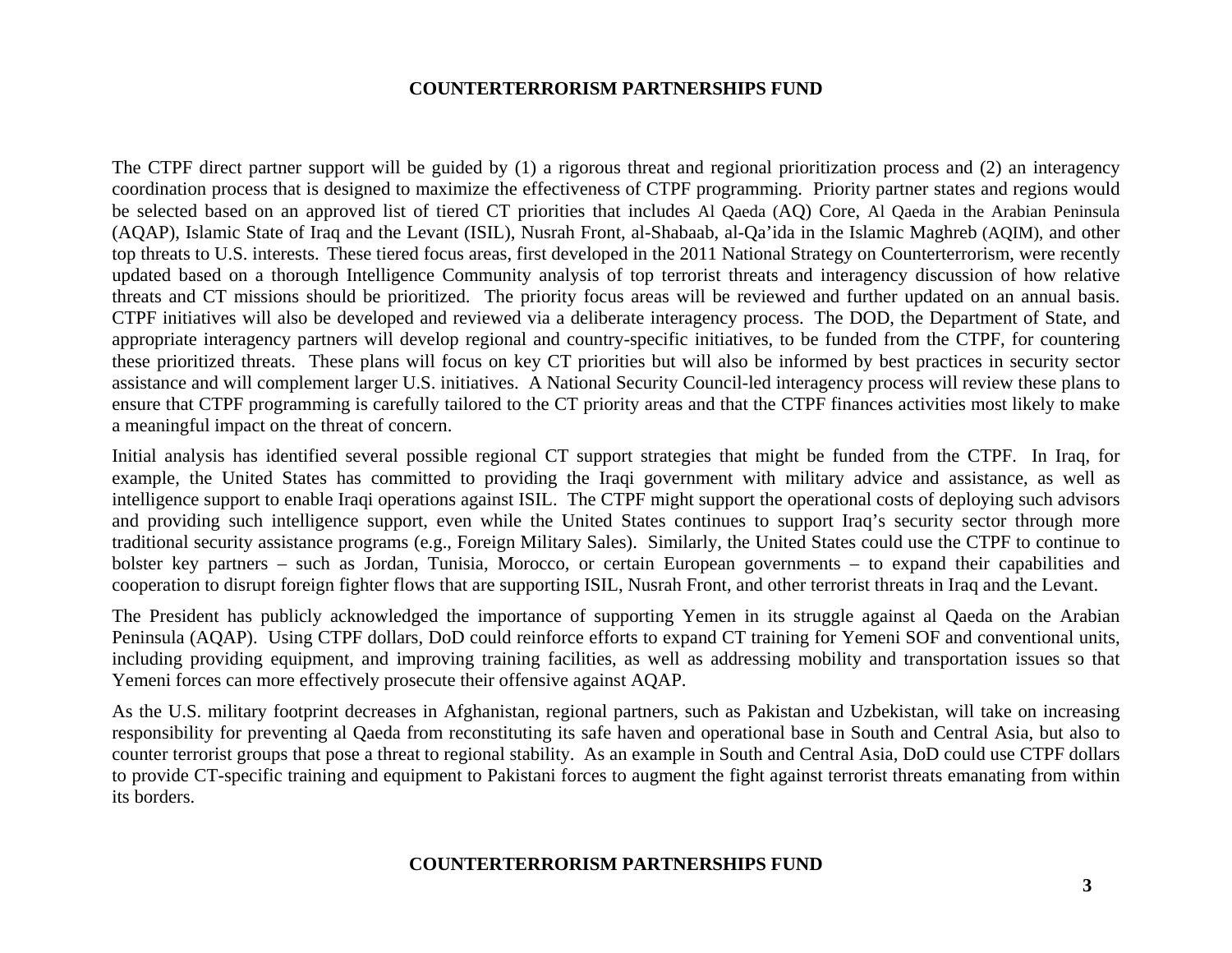In Africa, where offshoots of al Qaeda – or groups inspired by it – have found fertile soil, DoD has categorized its investments regionally and by threat source. In North Africa and the Sahel, Ansar al-Sharia (AAS), al Qaeda in the Islamic Maghreb (AQIM), and Boko Haram (BH) have taken advantage of stretched, poorly trained, and under-resourced security forces to launch attacks that undermine government control in various states. The CTPF could be used for investments in the states most affected by these terrorist groups (e.g., AAS and/or AQIM in Libya, Tunisia, Morocco, or Mauritania; BH in Nigeria, Niger, Chad, or Cameroon) by enhancing CT training, interoperability, and operational infrastructure; enhancing border/maritime security and expeditionary capabilities; and addressing mobility and transportation requirements.

In the Horn of Africa, comparable challenges exist for partner nation security forces in responding to threats posed by al Shabaab, the violent extremist group that has expanded beyond its original base in Somalia to conduct terrorist attacks against neighboring states. The DoD could tailor security cooperation programs with countries in this region (e.g., Somalia, Kenya, Ethiopia, Djibouti) to address similar capability shortfalls as in North Africa and the Sahel, with a particular focus on enhancing the CT skill sets and equipment of forces from these countries participating in the African Union Mission in Somalia.

From recent experience in Iraq and Afghanistan, the Department has identified several common shortfalls in transportation and logistical capabilities of partner nation forces to participate in multinational operations against CT threats or other crisis response scenarios. The DoD proposes to address these gaps by committing CTPF resources to cover "global lift and sustain" costs of partners, which could include European and other allies conducting CT operations in these regions, when those allies' participation in an operation advances U.S. security interests and/or relieves pressure on U.S. forces by enabling partners to assume a greater operational burden. The DoD would also seek to enhance partner CT capacity at the institutional and ministerial levels.

Augmenting U.S. Capability to Support Partners in CT Operations. The Department would also use the CTPF to enhance selected DoD capabilities, which can provide essential support to partner force operations. Potential applications of funding for this category could include:

- Increases in ISR funding to improve ISR capacity and capabilities available to provide support to partner nation CT efforts as well as an expanded ability to share ISR data with partner nations;
- Rotary-wing and maritime support to fund helicopter lift squadrons in the Persian Gulf; and
- Support for naval CT enablers, such as communications and logistics support at austere locations within the U.S. Central Command's area of responsibility and the Horn of Africa, where there are no established base support functions.

Under its preliminary allocations, DoD could also provide additional funds to cover increased SOF mission costs and the deployment of greater numbers of conventional forces to engage with partner nation forces to combat terrorism. In addition, the Department could fund an assortment of other enablers, including counter IED efforts, contracted personnel recovery operations in Africa, and increased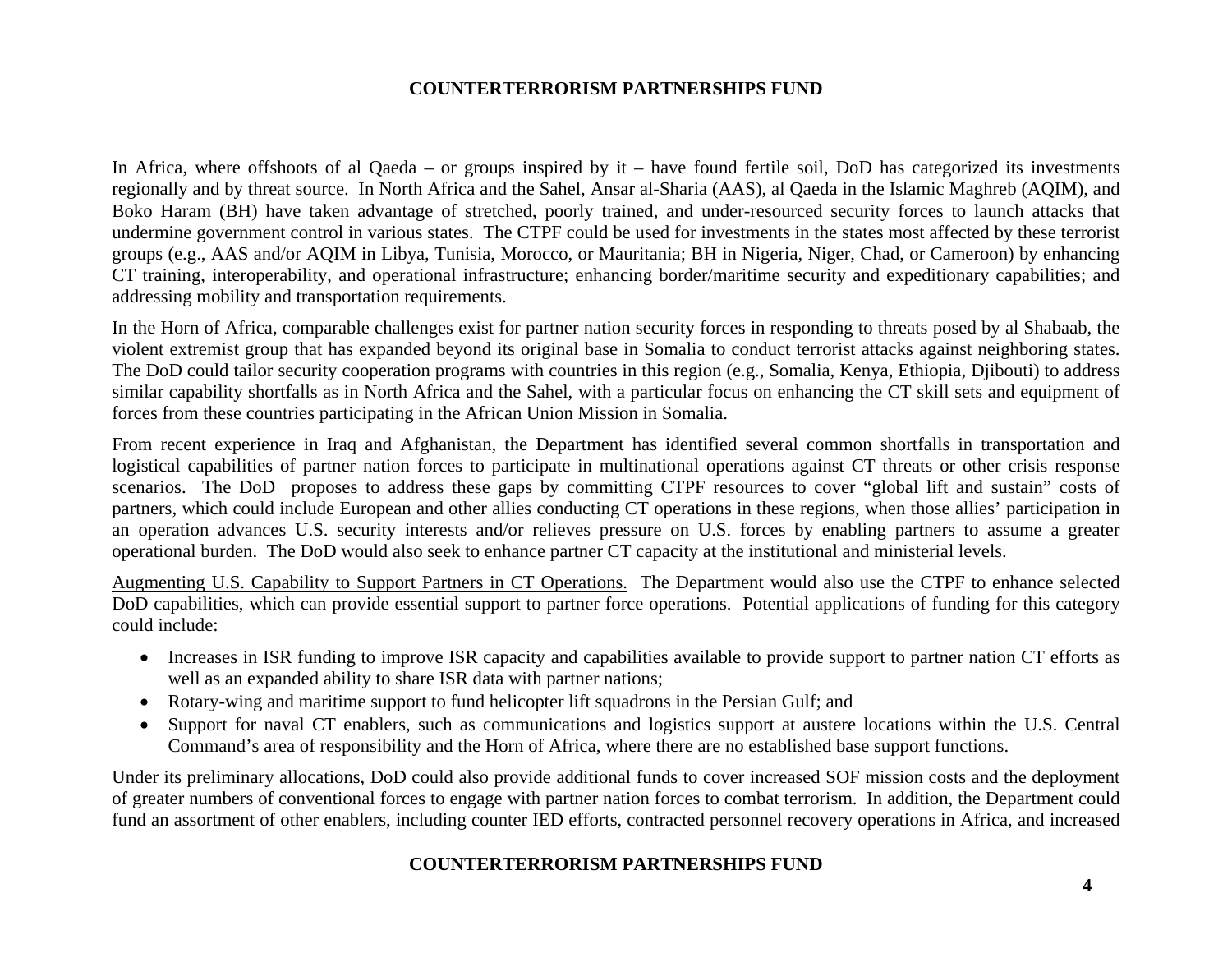SOF deployments and support facilities overseas to help fill a gap in U.S. CT/crisis response capabilities oriented toward Africa, the Levant, Iraq, and other areas threatened by terrorism.

### **Counterterrorism Support initiatives might include:**

Develop/Enhance Coalition and Multilateral Partner Counterterrorism Capacity at Institutional/Ministry Levels

DoD seeks to increase the security sector governance capacity of key CT partners. These efforts could include enhancing partners' ability to develop CT strategies and policies, manage requisite resources and personnel, undertake logistics planning, develop and sustain acquisition and procurement processes, and promote civil-military relations. Such efforts are meant to help ensure that partners are able to absorb and sustain operational and tactical training provided by U.S. forces. Specifically, funding could go towards increasing foreign student attendance at CT-related education programs, expanding CT and related curriculum at the DoD Regional Centers, and expanding the Minister of Defense Advisory (MoDA) and Defense Institution Reform Initiative (DIRI) programs for key CT partner nations, allowing the Department to provide technical experts and advisors to partner defense ministries.

Global Lift and Sustain for Allied Partners Conducting Counterterrorism Operations

This funding could provide essential support capabilities (e.g, logistics, lift, ISR, refueling) for allies and partners conducting counterterrorism and peacekeeping operations. Currently, 10 U.S.C. 127d provides the Department with the authority to extend such support to non-developed nations, with funding coming from the Services' base budget operations accounts. The notwithstanding language in CTPF would allow DoD to expand its Global Lift and Sustain activities in support of counterterrorism objectives, enabling partner and ally operations with mobility and logistics support. This authority would allow the Secretary of Defense to make the determination on eligible countries based on U.S. national security objectives, not the development status of the nation, and would allow DoD to provide support in excess of the statutory cap.

• Iraqi CT Efforts

The ISIL threat in Iraq is clear, and the United States has committed to supporting the Iraqi government and security forces in their efforts to combat this threat. U.S. military advisors are working to assess how we can best train, advise, and support Iraqi security forces going forward. Based on the assessment of Iraqi needs, CTPF could help support the operational costs of deploying advisors and other efforts that will help strengthen the Iraqi Security Forces and provide critical assistance.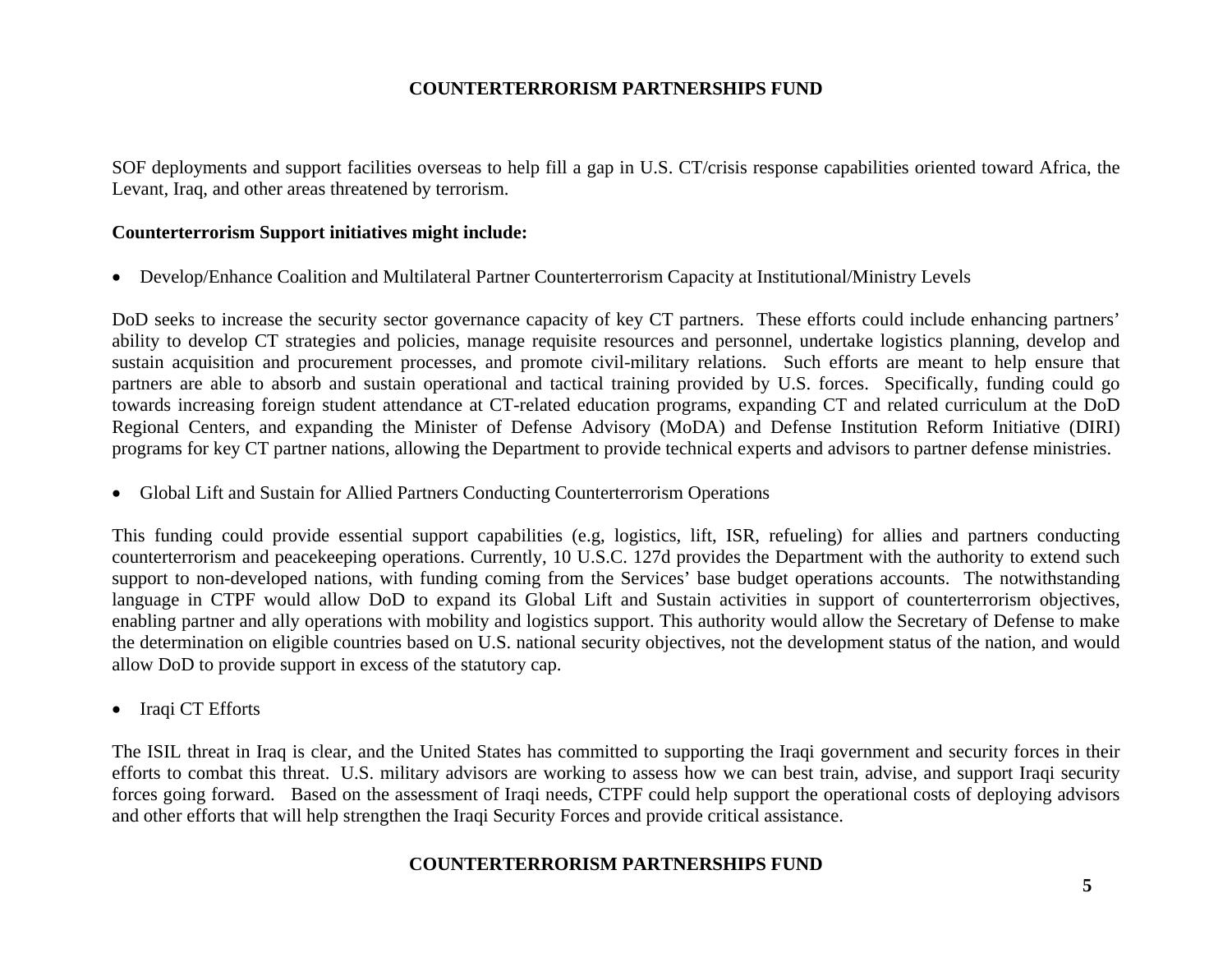#### • Countering Syria Foreign Fighters

Disrupting the recruitment of foreign fighters from North Africa or Jordan to Syria and their travel and attack plotting into Europe and against the West is a top priority for the U.S. Government. The CTPF resources would allow DoD, in coordination with the Department of State, to provide key training to these partners and ensure they have appropriate intelligence support to provide targeted responses to these flows.

• Horn of Africa Region

Prior U.S investment in regional militaries has weakened al-Shabaab (AS) within Somalia, but the group remains a threat to the fledgling Somali state. Moreover, al-Shabaab has recently increased its operational tempo with respect to asymmetric, mass casualty attacks against civilian targets across the Horn of Africa. The CTPF dollars would allow DoD to expand and accelerate capacity building efforts with Africa Union Mission in Somalia (AMISOM) troop contributing countries (TCCs) and the Somalia National Army (SNA) to secure porous borders, eliminate AS safe-havens and establish security conditions in Somalia that are inhospitable to terrorism and conducive to the establishment of a fully functioning Somali state. Funding for AMISOM TCCs would be spent on improving intelligence, reconnaissance, and surveillance in Somalia and adjacent borders, improving logistics and operational mobility of AMISOM forces, and enhancing counterterrorism force capacity and professionalism. Funding to expand the capacity of the SNA would focus on establishing civil-military command and control capability and creating a professional mobile force capable of conducting counterinsurgency and counterterrorism operations in support of, and in partnership with, AMISOM and other elements of the SNA.

• North/West Africa Region

Regional instability, proliferation of weapons and terrorism tactics, and limited governance capacity have created an environment that has allowed al Qaeda in the Islamic Maghreb (AQIM), Boko Haram (BH), and other terrorist groups to challenge state control, attack security forces, and kill and kidnap local and western civilians. The CTPF dollars could be used to accelerate and expand the capacity of states on the front-line in the fight against terrorism (e.g., Cameroon, Chad, Libya, Mali, Mauritania, Morocco, Niger, Nigeria, Tunisia) to better detect terrorist threats in border areas, enhance expeditionary CT capabilities, improve operational infrastructure and logistics, and foster regional CT cooperation. In fragile states with emerging democracies, funding could also be used to create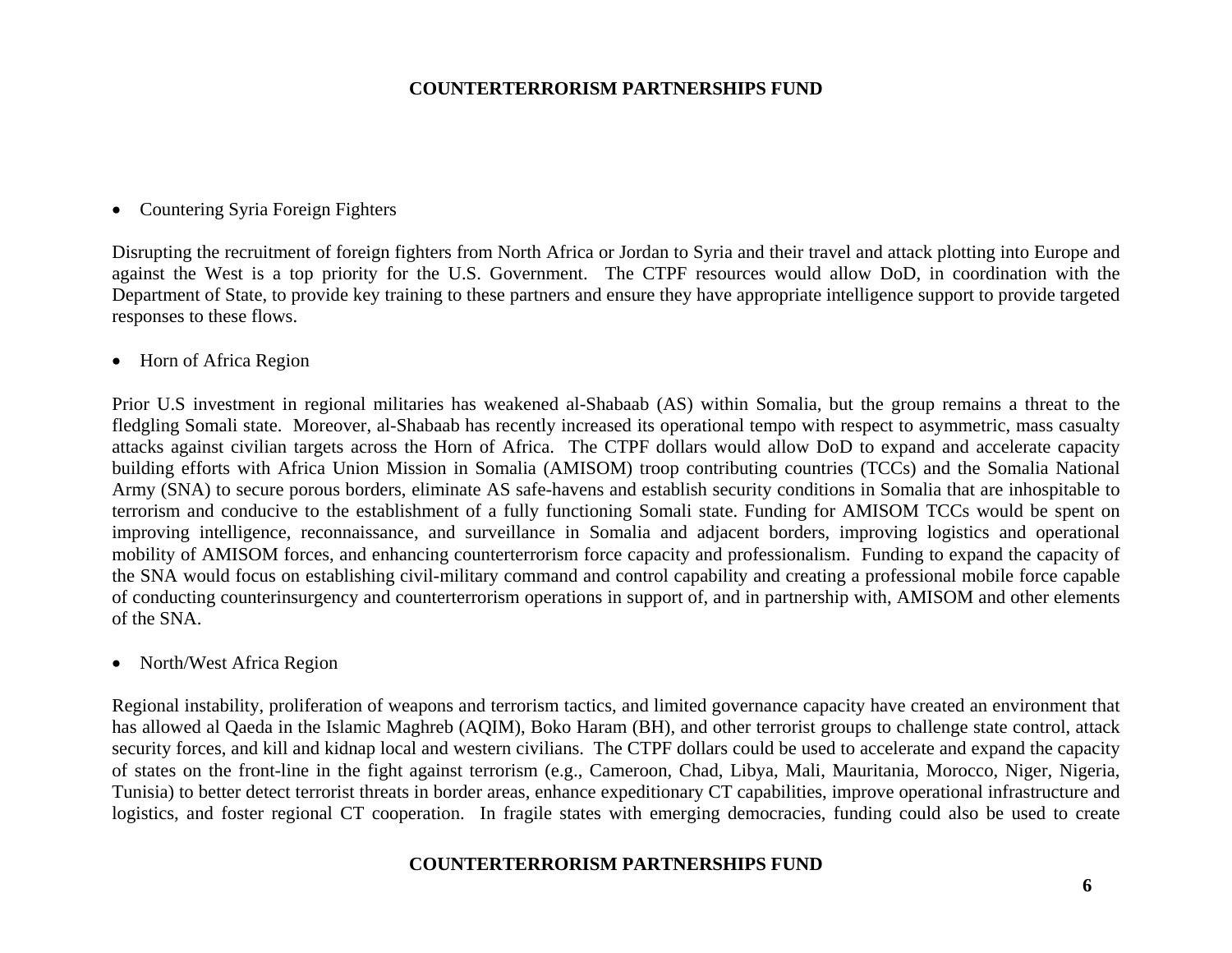internal security forces capable of conducting CT operations and establishing a stable, secure environment that is inhospitable to terrorism.

• Yemen Counterterrorism

Yemen is subject to a number of destabilizing forces and its internal challenges have provided an opening for al Qaeda in the Arabian Peninsula to secure a foothold and seek to carve out a sanctuary from which it can launch attacks directly against the United States and other regional U.S. interests and partners. Yemen's current offensive against extremist elements provides an opportunity for the United States to reinforce progress in degrading the capability of these terrorist forces. The CTPF resources could support expanded SOF and conventional unit CT training for Yemeni forces, provide equipment, facilities, and address mobility requirements.

AFRICOM Personnel Recovery

Africa's vast expanse and the complexity of the security environment pose significant challenges to ensuring sufficient capacity to support personnel recovery missions. The CTPF resources would provide the ability to fund 3-5 sites across Africa with one fixed wing asset and one rotary wing asset to ensure contracted capability is in position to conduct personnel recovery missions as required. Maintaining a robust capability to extract personnel who are in danger or injured is a critical requirement and fundamental DoD responsibility, ensuring that personnel are not unduly put at risk in performing assigned missions.

- Counter Improvised Explosive Device (IED) Activities
	- The IED is one of the many asymmetric weapons available to terrorist networks. The existing capability gaps within the counter-IED (C-IED) community are similar to and support the larger capability gaps within the CT community. The same threat networks identified and attacked through non-material and material C-IED capabilities are often the same networks targeted by CT efforts.
	- Examples of JIEDDO efforts which illustrate the C-IED/CT nexus include:
		- Identification and Attack of Threat Networks: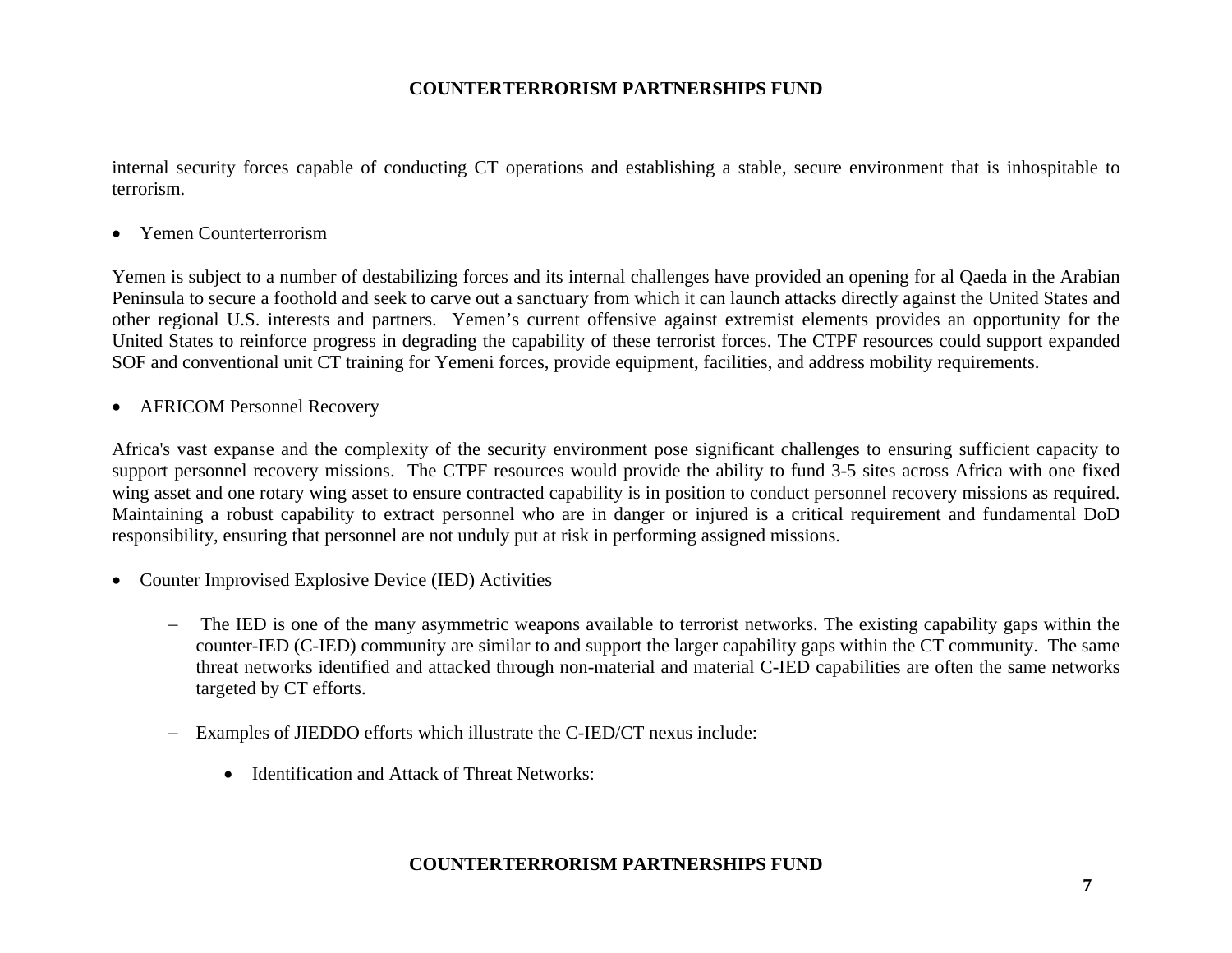- -- Identification of threat network activities through the collection, analysis, and production of intelligence and operational data;
- -- Capture, catalog, and analysis of network observables to include finance and facilitation; and
- -- Collection, exploitation, and dissemination of biometric and forensic data.
- Material Solutions and ISR:
	- The development of low visibility capabilities and Intelligence, Surveillance, and Reconnaissance (ISR) solutions to detect home-made explosives, chemical or biological agents, and other threats;
	- $\bullet$ Tagging, tracking, and locating devices to covertly detect and monitor networks and facilitation lines; and
	- Fusion and dissemination of C-IED and network data through appropriate information technology systems across multiple networks and domains.
- Enhanced DoD Posture in Africa for Embassy Security Missions

The DoD has the responsibility to help protect U.S. personnel and facilities on the African continent. The complexity of the security environment, the sheer size and the continent's limited infrastructure have combined to demonstrate the need for DoD to position forces with the capability to respond to potential crises in the African region. These resources could support the initial expeditionary build-up and logistical support for potential staging locations in Africa for crisis response. This increased DoD presence on the continent could take shape in coordination with the relevant host nations and the U.S. Department of State.

• Increased General Purpose Forces (GPF) Deployment

Funding for increased GPF deployments to train with foreign security forces pursuant to section 1203 of the FY 2014 National Defense Authorization Act (NDAA) would better enable understanding and sharing of tactics, techniques, and procedures for CT and other related missions. Additional resources, in conjunction with the authority to notwithstand the statutory cap, would also expand the ability of GPF to pay the incremental expenses of partner nation (PN) participation in U.S. training events and broaden the number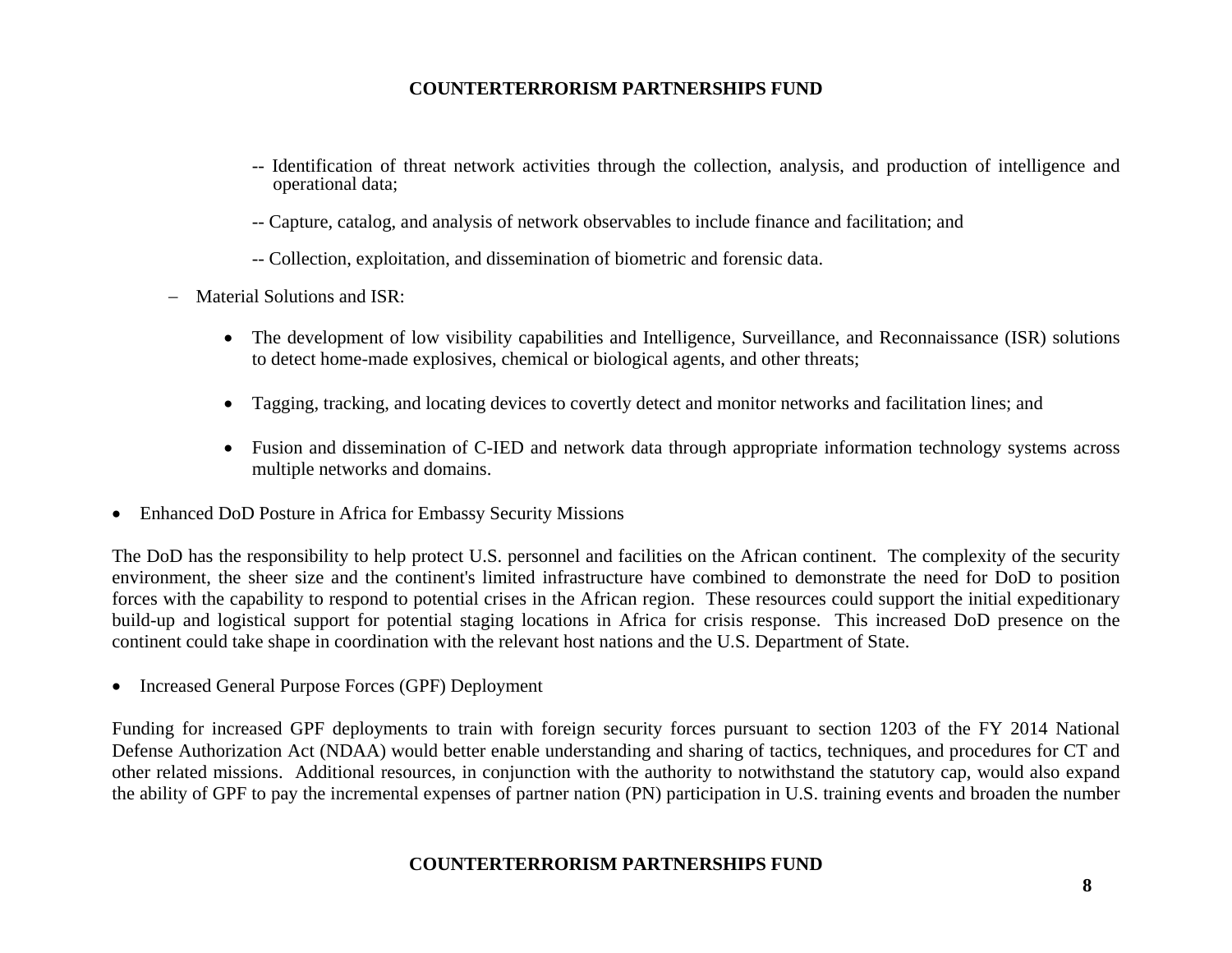of counterpart forces with which GPF can train. This exposure and interaction would strengthen and reinforce existing relationships, provide opportunities for new cooperative relationships, and demonstrate U.S. resolve with our allies and partners.

• Increased Intelligence, Surveillance, and Reconnaissance (ISR) Capacity

The CTPF resources could be used to increase the capabilities of existing platforms, sustain critical contract ISR efforts, expand U.S. ability to share ISR collection with partner nations, and improve processing, exploitation and dissemination to minimize deployed forces. The ISR capability is a critical enabler in understanding, tracking and targeting terrorist networks. The real-time situational awareness provided by ISR improves partner nations' understanding of the operational environment, which improves their operational effectiveness, force protection and avoidance of civilian casualties.

• Intel Combat Support Agency Efforts

The CTPF resources for this effort would leverage existing Defense Intelligence Agency, National Security Agency, and National Geospatial-Intelligence Agency efforts as well as select Service capabilities to enhance Combatant Command (COCOM) counterterrorism intelligence capabilities. Intelligence Analysis at the COCOMs is essential to increased partner operations by enhancing operational planning, threat awareness, and intelligence sharing.

Such funding would increase intelligence analysis at key COCOM Joint Intelligence Operations Centers, improve COCOM access to all source, signals intelligence (SIGINT) and geospatial intelligence (GEOINT) data in the Middle East and Africa in support of counterterrorism operations and expand COCOM ability to share intelligence with Partner Nations.

• Naval Counterterrorism Enablers

The CTPF resources could support additional naval counterterrorism enablers (e.g., communications and logistics support at austere locations, within the U.S. Central Command's area of responsibility and the Horn of Africa, where there are no established base support functions). Funds would provide for capabilities such as surface or air cargo handling, fuel distribution, cargo terminal and warehouse operations, postal services, customs inspections, ordnance reporting and handling, and expeditionary communications required for operations supporting counterterrorism missions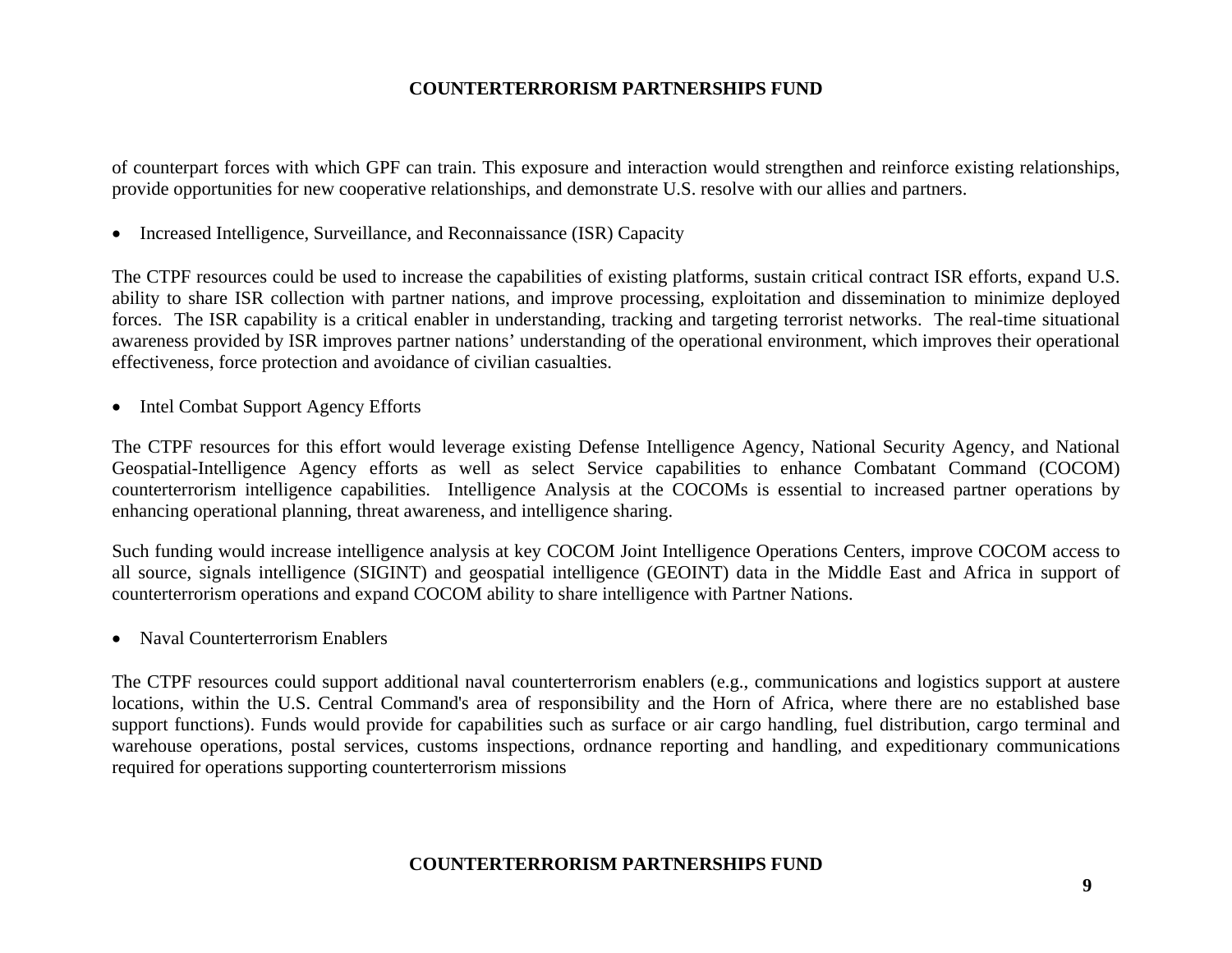• Special Operations Forces (SOF) Counterterrorism Crisis Response Force

As forces are withdrawn from Afghanistan, more SOF will be available to support Combatant Commanders' efforts to counter a range of challenges across the globe. The demand for U.S. forces to expand the counterterrorism capabilities of allied or partner forces will likely increase in the coming years. The United States will continue to advise, train, and equip partner forces to perform essential tasks against terrorist networks, complementing other U.S. activities in the field. Operations and activities in the Maghreb, Sahel, and Horn of Africa, for example, further our national security interests without a large commitment of U.S. forces.

This item would fund infrastructure, communications systems, and renovation of an Intermediate Staging Base required to support the rotational deployment of over 200 SOF personnel in support of CT and Crisis Response missions. The CTPF could be leveraged to increase the crisis response capability of U.S. Africa Command by providing a more robust steady state SOF CT presence in Africa. The DoD will continue to protect its capacity and capability to counter terrorist threats around the world. U.S. SOF play a central role in these efforts, increasingly maintaining persistent forward presence to prevent crises in addition to serving as a crisis response and contingency force.

Classified Intelligence Support - Details will be provided under separate cover.

# **SYRIA REGIONAL STABILIZATION INITIATIVE (\$1.0 billion)**

In response to the turmoil generated by the Syrian conflict and its destabilizing repercussions across the Levant and Middle East, DoD would provide greater support to Syria's neighbors – Iraq, Lebanon, Jordan, and Turkey. In coordination with the Department of State, this funding will strengthen these states' capacity to conduct and manage stability operations; enhance these countries' border security; and expand multilateral exercise and engagement activities in the region. The strains of the conflict in recent months have grown significantly so these investments are intended to build resiliency as Syria's neighbors contend with growing numbers of refugees and expanding terrorist threats.

The Administration is requesting \$500 million to provide assistance to the moderate elements of the Syrian opposition. The request includes a proposed authority to train and equip vetted elements of the Syrian armed opposition. This program would expand our efforts to build the capacity of the vetted elements of the opposition to defend the Syrian people against regime and extremist attacks,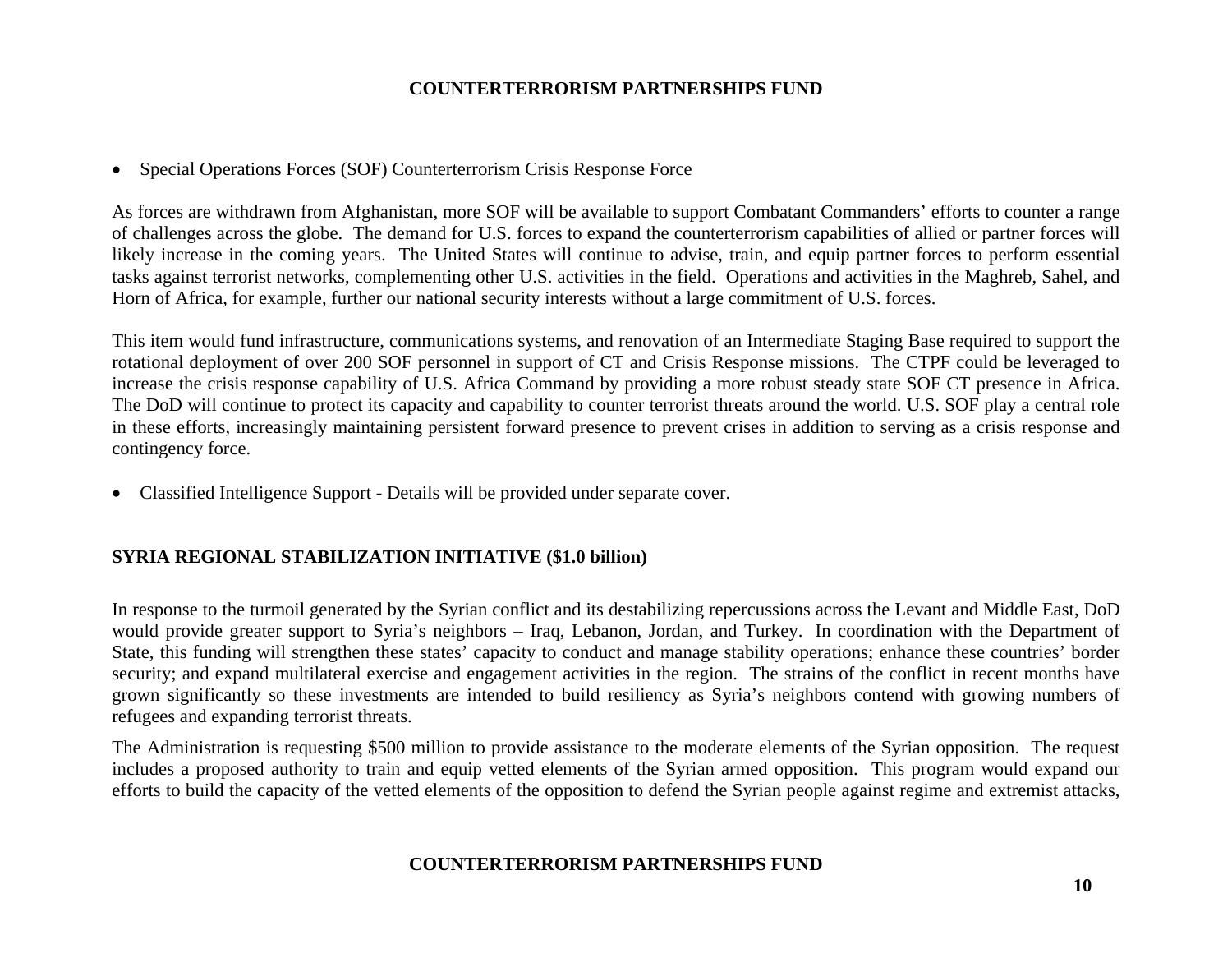stabilize areas under opposition control and facilitate the provision of essential services, counter terrorist threats, and promote conditions for a negotiated settlement.

Providing assistance to partners that are at greatest risk of instability from Syria's turmoil advances several important goals, to include reassuring key partners of the U.S. commitment to their security, curbing the spread of destructive extremist forces that could threaten U.S. interests more broadly, and helping establish a bulwark against wider instability in a vital region.

#### **CRISIS RESPONSE (\$0.5 billion)**

Finally, unforeseen contingencies have a preliminary allocation of \$0.5 billion. The uncertain situation in Iraq is just one situation that underscores the importance of reserving funds that can be allocated based on unforeseen needs. A crisis response fund would facilitate flexibility and speed in responding to this or other contingencies (after an interagency policy process and appropriate congressional notification), and would allow DoD to maintain balance between responding to crises and being ready to respond to future contingencies.

With unpredictability an increasingly prominent aspect of the international setting, this funding would support U.S. forces' ability to respond quickly to a range of contingencies, from noncombatant evacuation operations to smaller-scale combat missions. These additional resources would also minimize the impact of such unplanned and unfunded activities on other DoD accounts.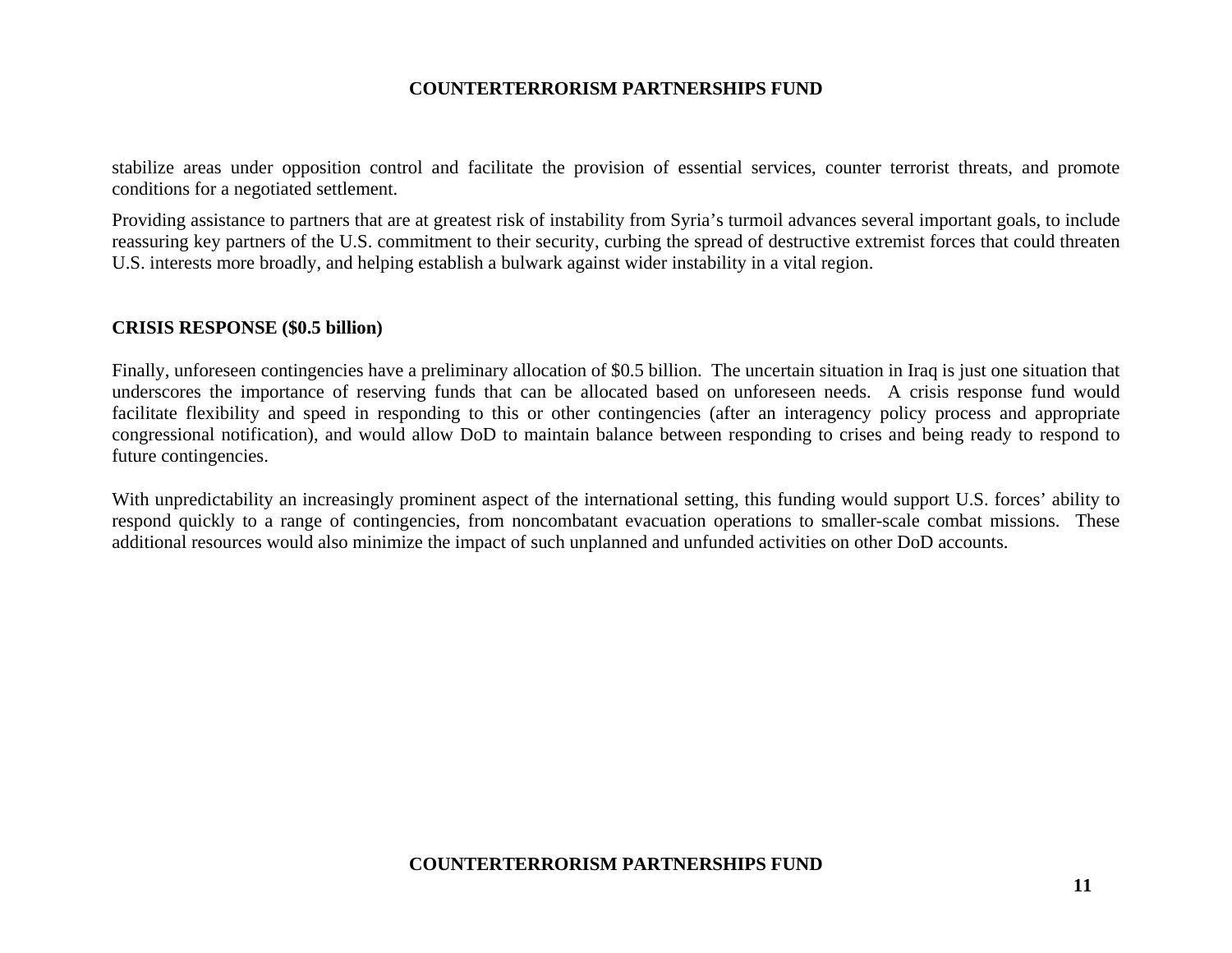#### **EUROPEAN REASSURANCE INITIATIVE (\$925 million)**

Through the European Reassurance Initiative (ERI), DoD seeks to reassure NATO allies and bolster the security and capacity of U.S. partners. As the President has stated, the United States, along with its NATO allies, will continue to take actions that increase the capability, readiness, and responsiveness of NATO forces to address any threat or destabilizing action. With ERI funding, DoD would also seek to help shore up the defenses of NATO members, as well as other non-NATO partners in the region, that feel most threatened by Russia's actions against Ukraine.

The DoD would pursue several lines of effort to accomplish the purposes of this initiative, including: (1) increased U.S. military presence in Europe; (2) additional bilateral and multilateral exercises and training with allies and partners; (3) improved infrastructure to allow for greater responsiveness; (4) enhanced prepositioning of U.S. equipment in Europe; and (5) intensified efforts to build partner capacity for newer NATO members and other partners such as Georgia, Moldova, and Ukraine. The ERI would be established as a fund that would permit DoD – after appropriate notice to Congress – to transfer funds to those initiatives that are deemed to be of the highest priority. After appropriate congressional notification, ERI funds would be transferred to traditional DoD accounts for execution of the approved initiatives.

### **INCREASED PRESENCE (\$400 million)**

Increasing the presence of U.S. forces in Europe through stepped-up rotations and potential deferral of some previously-planned force reductions. These actions would provide a tangible measure of reassurance to NATO allies and partners and demonstrate through unambiguous actions that the U.S. security commitment to Europe remains unshakable. All the Military Services are working with U.S. European Command to develop options. The Army would explore augmented presence through the rotation of U.S.-based units from the Armored Brigade Combat Team currently allocated to the NATO Response Force (NRF). For FY 2015, the Air Force is considering sustaining its current air superiority force structure in Europe and once again augmenting NATO's Baltic Air Policing mission. The Navy would expand its presence in the Black and Baltic Seas, as would the Marine Corps through its Black Sea Rotational Force. As a preliminary estimate, DoD would allocate approximately \$440 million for these activities.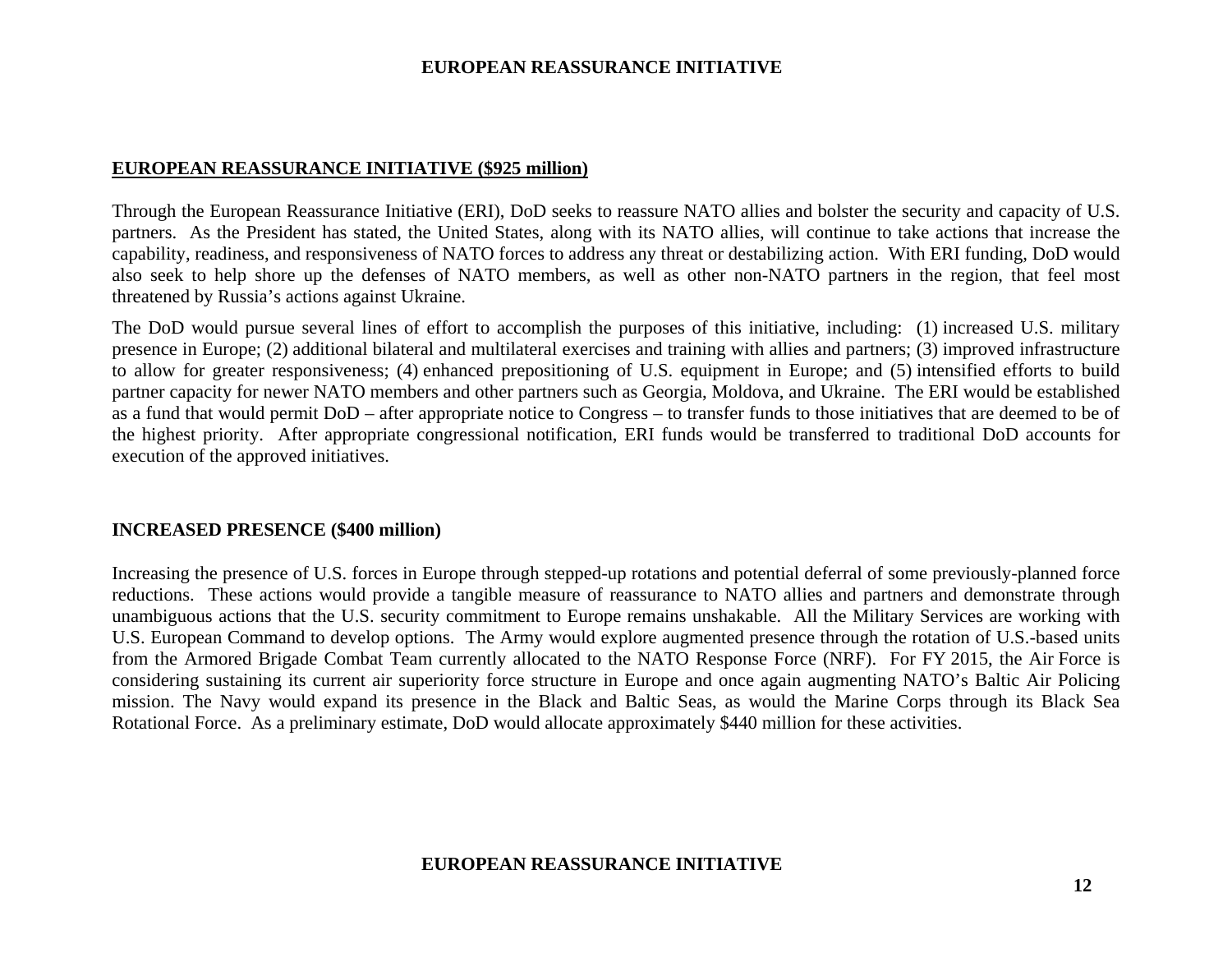#### **Army**

Armored Brigade Combat Team (ABCT) Presence (\$260.0 million)

The Army will meet the Combatant Commander's requirement for an armored brigade combat team presence through rotations of the Regionally Aligned Force ABCT (or elements), a Division headquarters tactical operations center, aviation support and combat support and service support enablers.

### **Navy**

• Navy Black Sea Multinational Exercises (\$14 million)

Funding certain Allied deployments will enable participation in various Black Sea multinational exercises by increasing Allied presence, building partnership capacity, and increasing exercise participation and quality. Additionally, by providing funds for Allied deployments, capital needed by U.S. Allies will be available to make long-term improvements and modernization to their assets.

• Navy Seabreeze Multinational Exercises (\$4 million)

Funding will enable participation in both Seabreeze and Breeze exercises along with an additional 420 flying hours for P-3s participating in the exercises. The increased flying hours will facilitate increased presence in the Black Sea.

### **Marine Corps**

• Marine Corps Black Sea Multilateral Engagements (\$9 million)

Funding will enable persistent presence which assures greater crisis response capability within the Black Sea, Caucus, and Baltic regions. The Black Sea Rotational Force Military support will increase to enhance training, exercises, and strategic lift capabilities.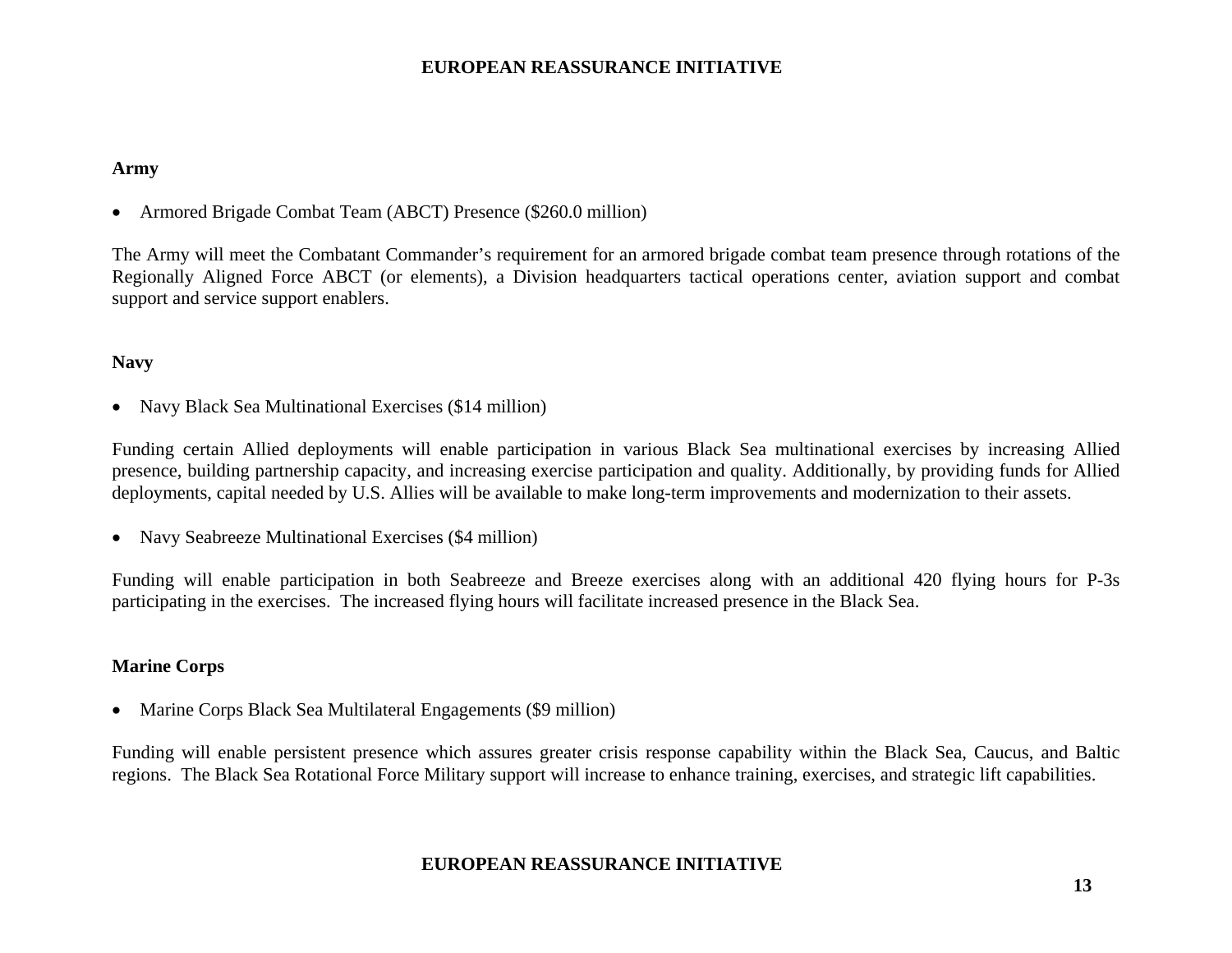#### **Air Force**

• Retain Air Superiority Presence (\$110 million)

Provides Air Superiority capabilities to support increased U.S. European Command assigned missions either by increased rotations or deferring previously planned force reductions. These actions demonstrate that the Air Force's security commitment to Europe remains unshakable and provides reassurance to NATO allies and partners.

• Baltic Air Policing (\$20 million)

Provides capability, readiness, responsiveness and associated support for air policing missions in the Baltic States. Air assets deployed on the mission maintain a permanent readiness posture to deter against aggressors in the region. These missions demonstrate the Air Force's continued commitment to European security and solidarity with other NATO allies.

• Baltic ISR (\$10 million)

Provides intelligence, surveillance and reconnaissance (ISR) capabilities for the Baltic and Eastern European NATO nations. ISR collection capability supports joint combatant forces in operational and training operations.

• Persistent Mobility Air Force (MAF) Capability in Poland (\$2 million)

Mobility Air Force (MAF) capabilities deployed to Poland enhance the bilateral defensive ties in the spirit of the 2008 U.S.-Polish Declaration on Strategic Cooperation. The increased cooperation between forces strengthens interoperability as NATO allies. The MAF presence allows regular joint training exercises in Poland.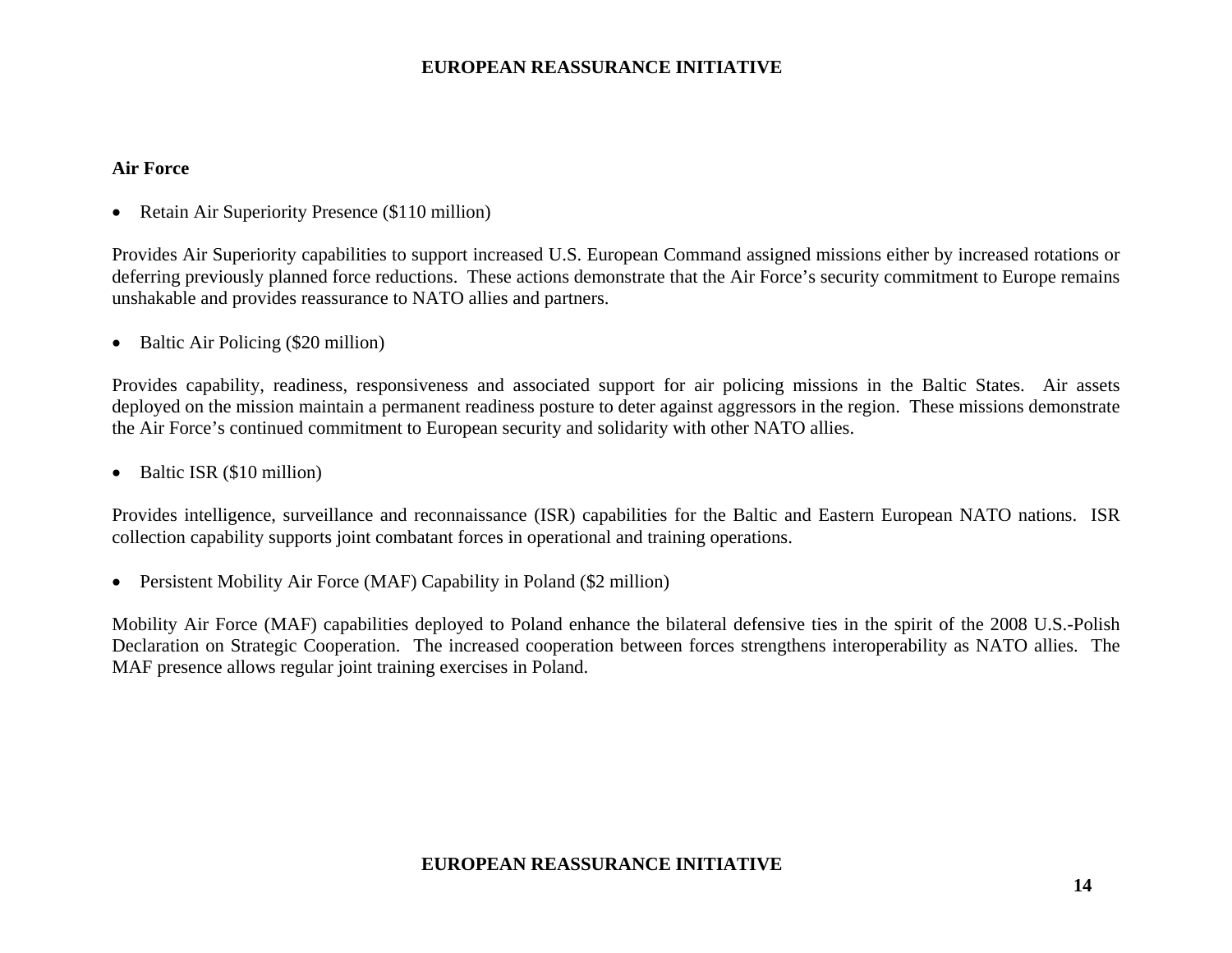#### **Defense-wide**

• Intelligence and Warning  $(I\&W)$  Capability (\$11 million)

Provides dedicated analytic support at the EUCOM Joint Intelligence Operations Center and NATO Intelligence Fusion Center to provide timely indications and warnings and enhanced exercise planning. Intelligence is a key enabler to U.S. and NATO partners in accurately assessing the increased Russian military activity, enabling the UNITED STATES and their allies to respond rapidly to the changing theater security environment and designing tailored partner exercises in Europe.

# **ADDITIONAL BILATERAL AND MULTILATERAL EXERCISES AND TRAINING (\$75 million)**

Additional U.S. forces in Europe would enable more extensive U.S. participation in exercises and training activities with NATO and non-NATO partner countries, improving readiness and interoperability as well as highlighting the determination of participants to resist coercive or provocative measures from any source. Additional funding would allow DOD to provide increased levels of U.S. forces PARTICIPATING in various European-based exercises, including Allied Spirit II, which focuses on ground force multinational interoperability, and Joint Warrior, which hones maritime security capabilities through combat drills. Additional funding would enable U.S. allies and partners to fully participate and benefit from these exercises. As a preliminary estimate, DoD would allocate about \$75 million for these activities.

### **Army**

• Increased Global Response Force (GRF) Exercises (\$15 million)

Allied nation participation in GRF exercises plays an important role to create better engagement opportunities by synergizing and incentivizing wider allied and partner nation participation in Combatant Commander exercises. Additionally, GRF exercises enable newer members to leverage NATO common funding to participate in other exercises and achieve tangible results, creating an expanded pool of allied forces that meet NATO standards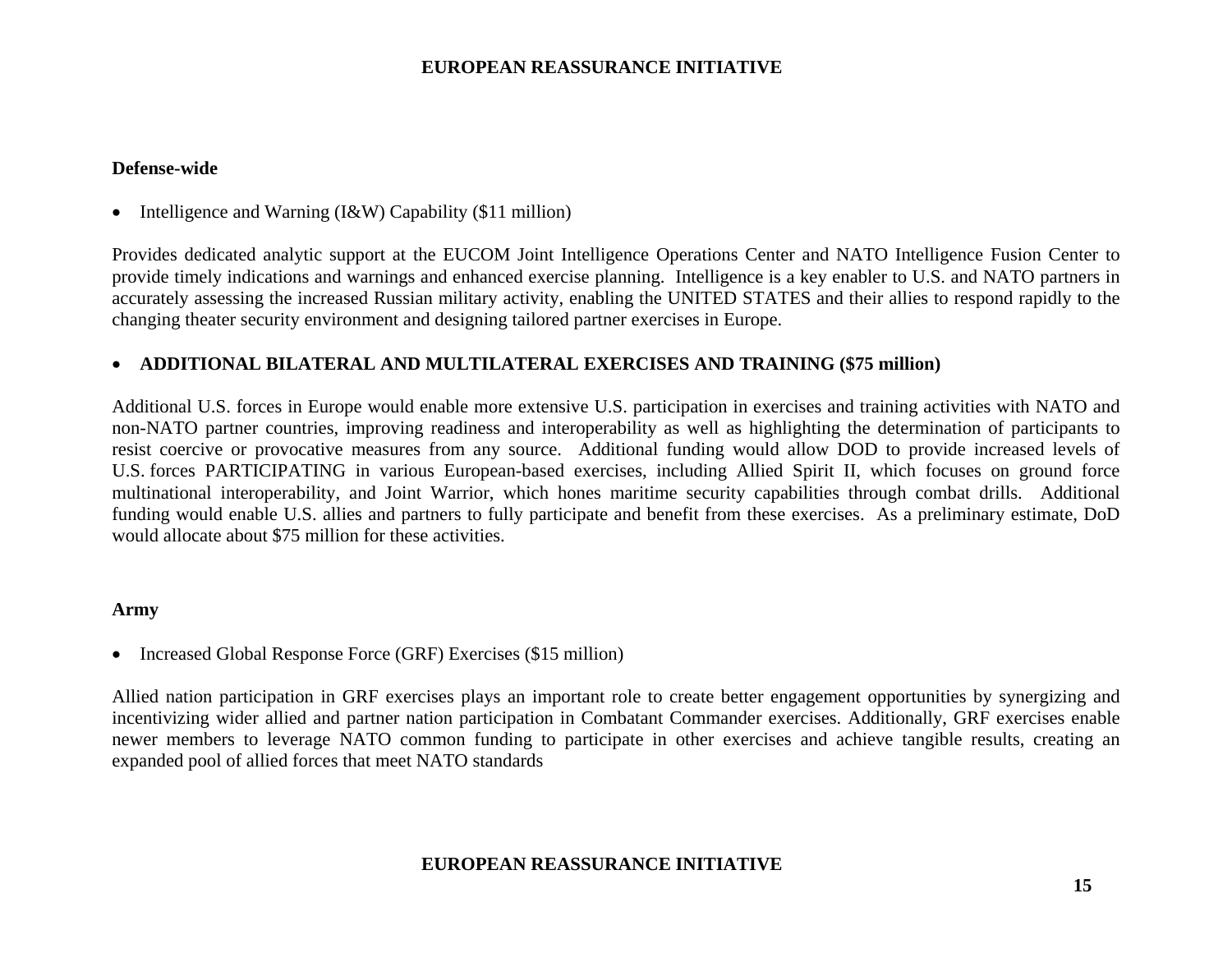#### **Navy**

Navy Austere Challenge Multinational Exercises (\$10 million)

This initiative will expand participation in the Austere Challenge exercise, by shifting the geographic focus, increasing capabilities and capacity, increasing the number of events, and deploying functional component staffs to Poland and Romania. Executing the exercise with the additional scope will demonstrate greater assurance and provide insights into future force capabilities by utilizing coalition assessments.

• Navy Baltic Operations Multinational Exercises (\$1 million)

Funding will support expansion of exercises with Poland and other participating partner nations by providing additional funds for travel and transportation of personnel and associated equipment participating in the exercises.

### **Marine Corps**

Marine Corps Black Sea Multilateral Engagements (\$10 million)

Funding will enable increased bilateral and multilateral training and exercises within the Black Sea, Caucus, and Baltic region which will strengthen partnership engagement opportunities.

Marine Corps Moldova and Georgia Multilateral Engagements (\$7 million)

Funding will support increased deployed land-based forces training and exercises with Moldavian and Georgian forces.

• Marine Corps NATO Multinational Exercises (\$5 million)

Funding will enable increased Marine Corps participation in NATO multinational exercises such as Trident Juncture, Trident Jaguar, Steadfast Illusion, Operation Egemen, Combined Resolve I, II, and III, Phiblex-West, and Phiblex-East. Funds support travel, training, exercise support, and strategic lift.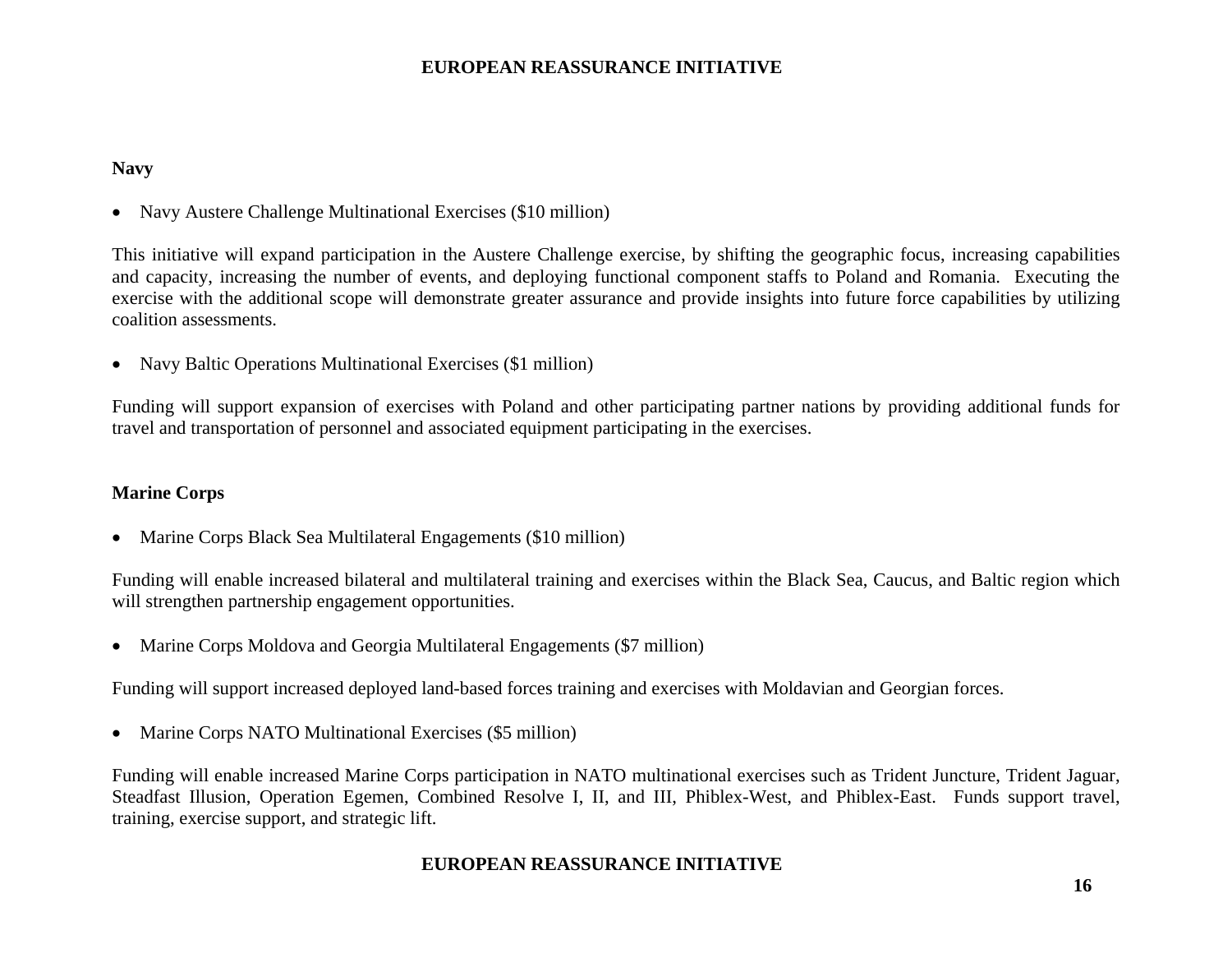Marine Corps Baltic Operations Multinational Exercises (\$4 million)

Funding is required for increased Marine Corps participation in Baltic Operations (BALTOPS) multinational exercises. Funds support Military Sealift Command ship fuel and crew costs, port handling and inland transportation, and strategic lift. There are also additional costs to support equipment arrival, assembly, and reconstitution.

Marine Corps Cold Response Multinational Exercises (\$2 million)

The Marine Corps currently conducts this cold weather training exercise in Norway biennially with an established cycle in FY 2014 and FY 2016. Funding will support executing this exercise in FY 2015. Funds support rotational costs for travel, training, exercise support, port handling and inland transportation, and strategic lift, as well as equipment arrival, assembly, and reconstitution at home station.

### **Air Force**

• NATO Exercises (\$16 million)

Sustains air force participation in NATO exercises to strengthen interoperability with U.S. allies. These exercises enhance and display NATO's military capabilities across the Alliance's full mission spectrum. In addition, NATO exercises integrate and improve the military capabilities of non-NATO participants and support the development/implementation of the military aspects of the European Security and Defense Identity (ESDI) within NATO.

Eastern European Countries Exercise Support (\$5 million)

Provides support for air training and exercises in the Baltic States and other Eastern European countries. Exercises ensure interoperability with current/potential coalition partners and strengthen interoperability with U.S. allies. In addition, exercises enable the Air Force and other Service Components to plan and execute full-spectrum operations responding to crises affecting the EUCOM area of responsibility.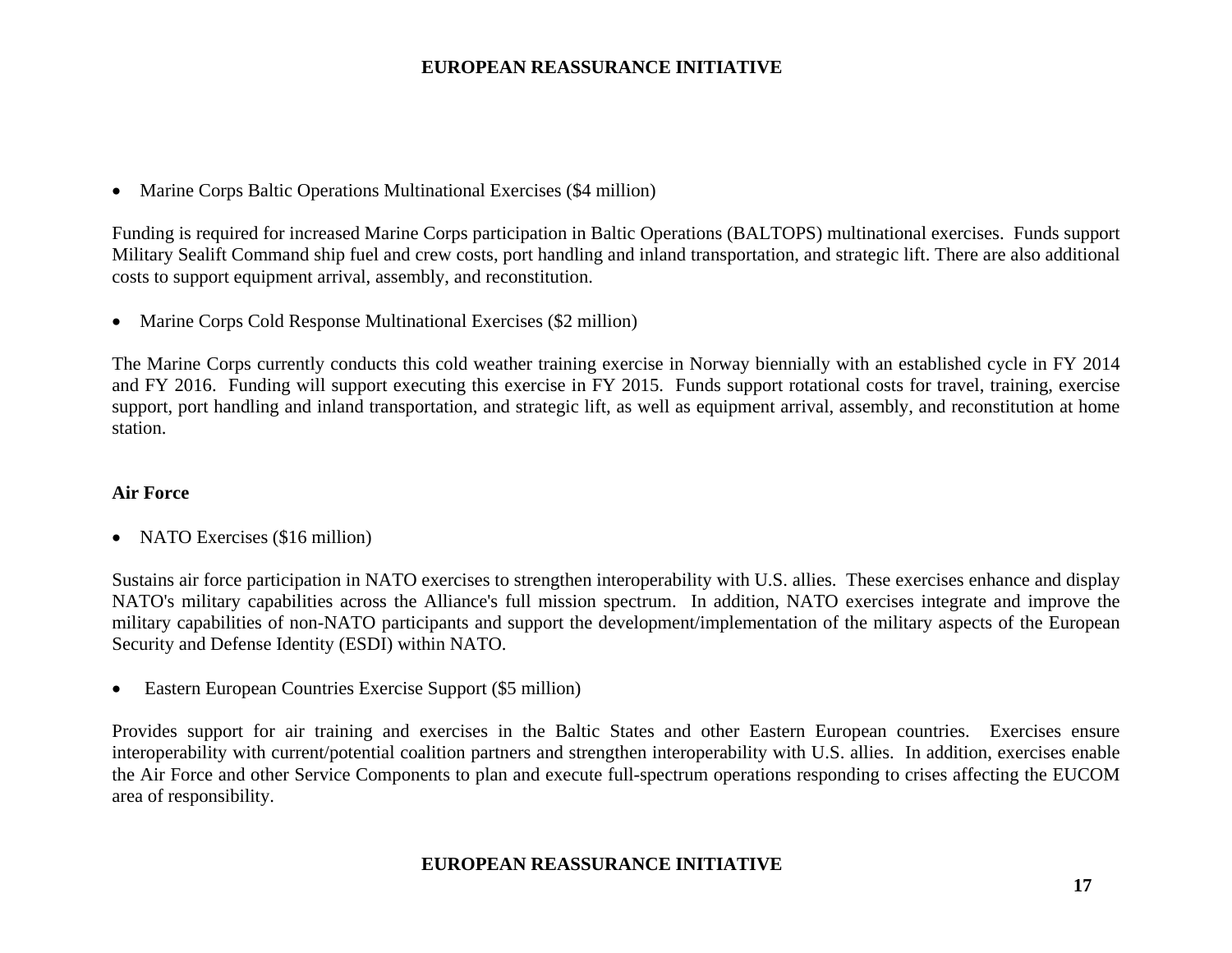# **IMPROVED INFRASTRUCTURE (\$250 million)**

A key enabler for training and combat operations is sufficiently robust infrastructure at key locations to support military activities. The DoD would pursue, subject to final agreement with host nations, selective improvements mostly to air fields in Eastern and Central Europe, but there could also be improvements at training ranges and operations centers. These steps would expand NATO's flexibility and contingency options and give concrete expressions of support to U.S. allies and partners. As a preliminary estimate, DoD would allocate about \$250 million for these activities.

#### **Army**

• Increase Range Capabilities and Operations, and Upgrade Training Sites (\$118 million)

Supports infrastructure improvements to training sites and increases range capabilities and operations at Central and Eastern European military reservation areas. These upgrades to the infrastructure will provide increased training capacity for U.S. forces and increased ability to accommodate U.S. equipment.

• Multi-Modal Improvements (\$17 million)

Improves Multi-Modal Node infrastructure to allow for greater responsiveness and to support expanded U.S. military presence in Central and Eastern Europe. Construct new facilities, which may include an airfield operations terminal, hardstand, warehouses, staging areas, transient barracks, and roads, to enhance the transition of U.S. forces in and out of theater. Multi-Modal is an Army term to describe the movement of cargo and personnel using two or more transportation methods (air, highway, rail, sea) from point of origin to destination.

Hazardous Cargo Ramp (\$5 million)

Enhances ability to handle and trans-load hazardous materials and facilitates the movement of U.S. equipment in and out of theater. Improves security of sensitive military equipment and allows for the international transportation of hazardous cargo. Project may include improvements to current site, construction of new facilities, demolition of obsolete facilities, and installation of fueling equipment.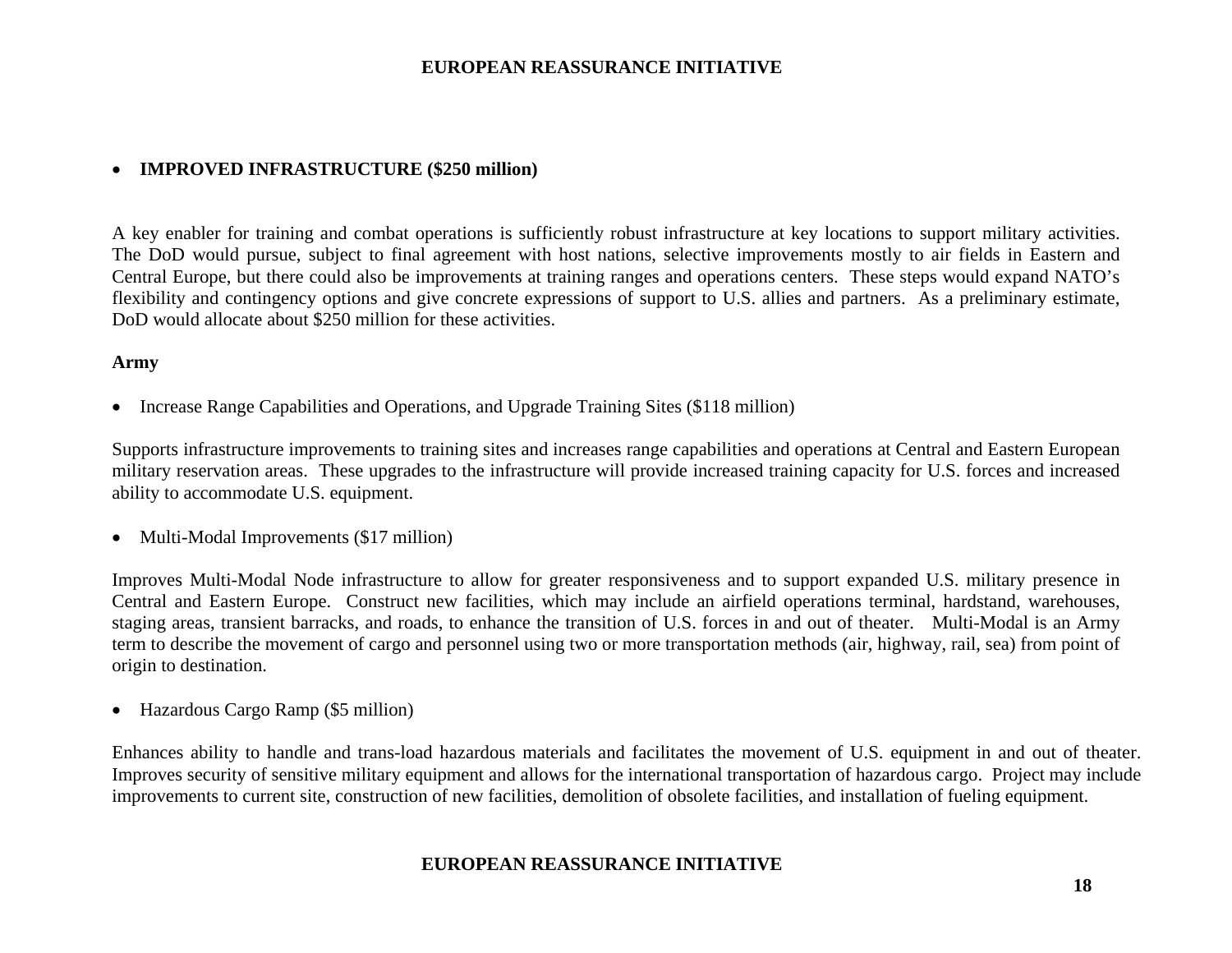#### **Navy**

• Navy EUCOM Information Sharing Initiatives (\$8 million)

Funding provides for contract personnel and monitoring tools operating from EUCOM Operation Centers and coordinated with intelligence, cultural, and linguist experts. The funding provides information environment monitoring capability to identify and assess issues, propaganda, and misinformation, which supports rapid assessment and response activities.

• Navy Infrastructure Projects (\$4 million)

Funding supports infrastructure improvements to expand port headquarters facilities. Funds support the renovation and repair of an approximately four thousand square foot facility that will be used as the exercise maritime operations center, renovation of existing degraded force protection control measures at the compound, and renovation of the berthing facility capable of housing exercise personnel and facilitators. Funds also support repairs to piers and construction of a repelling tower to support exercises.

#### **Air Force**

• Improve Support Infrastructure (\$51 million)

Funds necessary and essential repairs to a variety of mission enhancing infrastructure-related requirements that support continued and robust operations associated with an Aviation Detachment training mission, Air-to-Air Refueling operation and Open Skies Treaty flights. These facility projects also support NATO Air Policing, and NATO Response Force commitments. Requirements include, but are not limited to, repair of a main operational runway to improve drainage and significantly increase friction ratings for aircraft landings; enhancing munitions storage functions; repair of a dormitory for deploying, supporting, or theater sustaining personnel; and constructing dining and laundry facilities to support the mission and mitigate the need for extensive off-base contracting option.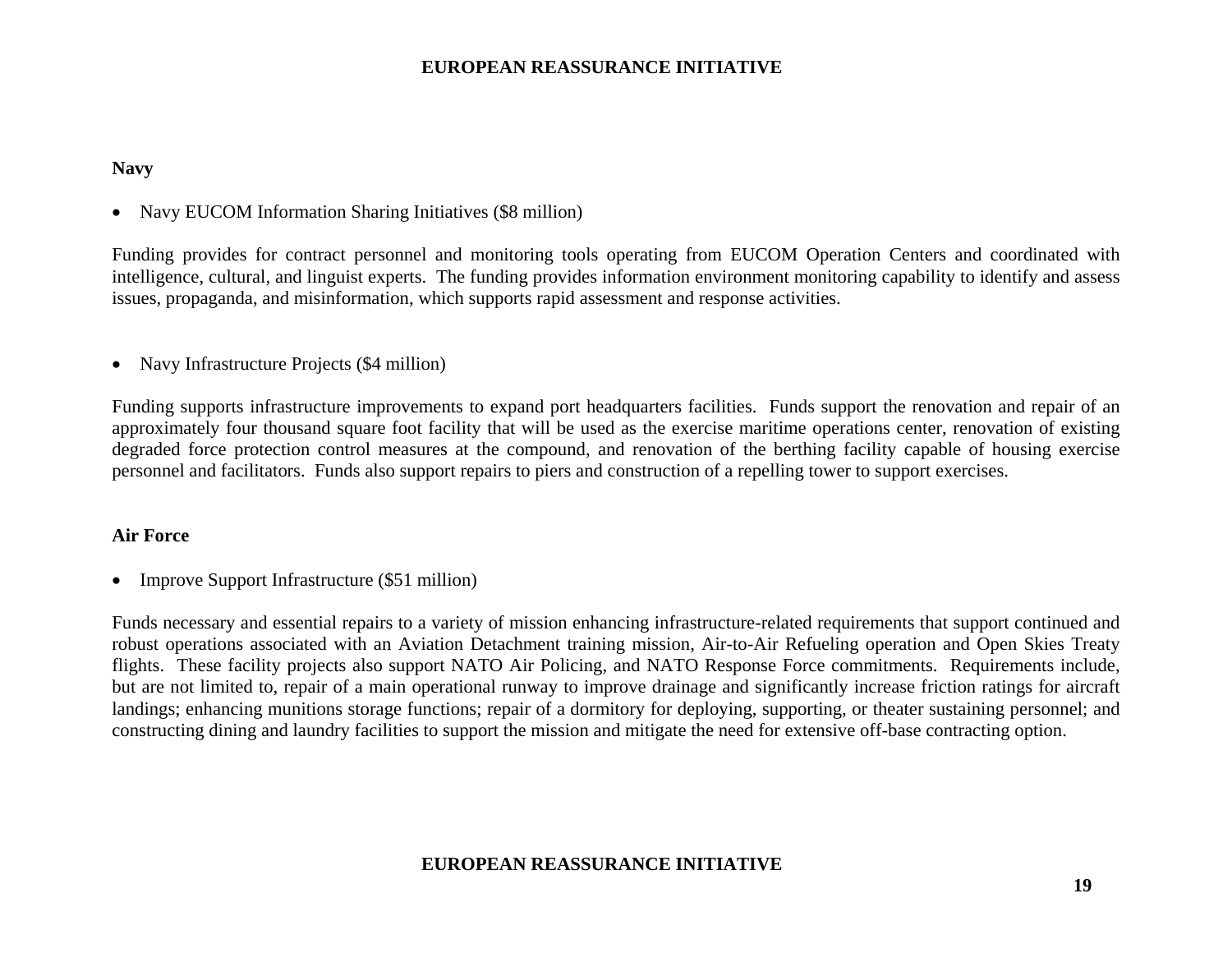• Improve Airfield Infrastructure (\$47 million)

Funds are required to improve mission critical infrastructure that support fighter and mobility aircraft operations, other related operational capabilities, and associated personnel to ensure Baltic air superiority. Infrastructure projects include, but are not limited to:

- Extend ramp space
- $\equiv$  . Repair runways/taxiways and repair/construct aprons
- Restore/modernize instrument landing and airfield lighting systems
- $\equiv$ Repair hangar deficiencies
- $\,$ Enlarge arm/de-arm pads and alleviate deficient arm/de-arm pads
- $\equiv$ Enhance/modernize squadron operations facilities
- Test/repair fuel systems / upgrade primary fuel systems
- Install Tactical Air Navigation (TACAN) equipment

### **ENHANCED PREPOSITIONING (\$125 million)**

The DoD would also use ERI funds to enhance prepositioning of U.S. equipment in Europe. Initiatives could include added air equipment in Eastern European nations, improved prepositioning facilities for Marine equipment, and weapons/ammunition storage capabilities. As a preliminary estimate, DoD would allocate about \$125 million for these activities.

#### **Army**

• Fuel Storage Capacity (\$15 million)

The infrastructure project would facilitate the movement of U.S. equipment in and out of theater by increasing the fuel storage capacity to support additional aircraft. Project may include infrastructure improvements to the bulk fuel storage tanks and fuel distribution system that connects the storage tanks to the refueling pump near the taxiway.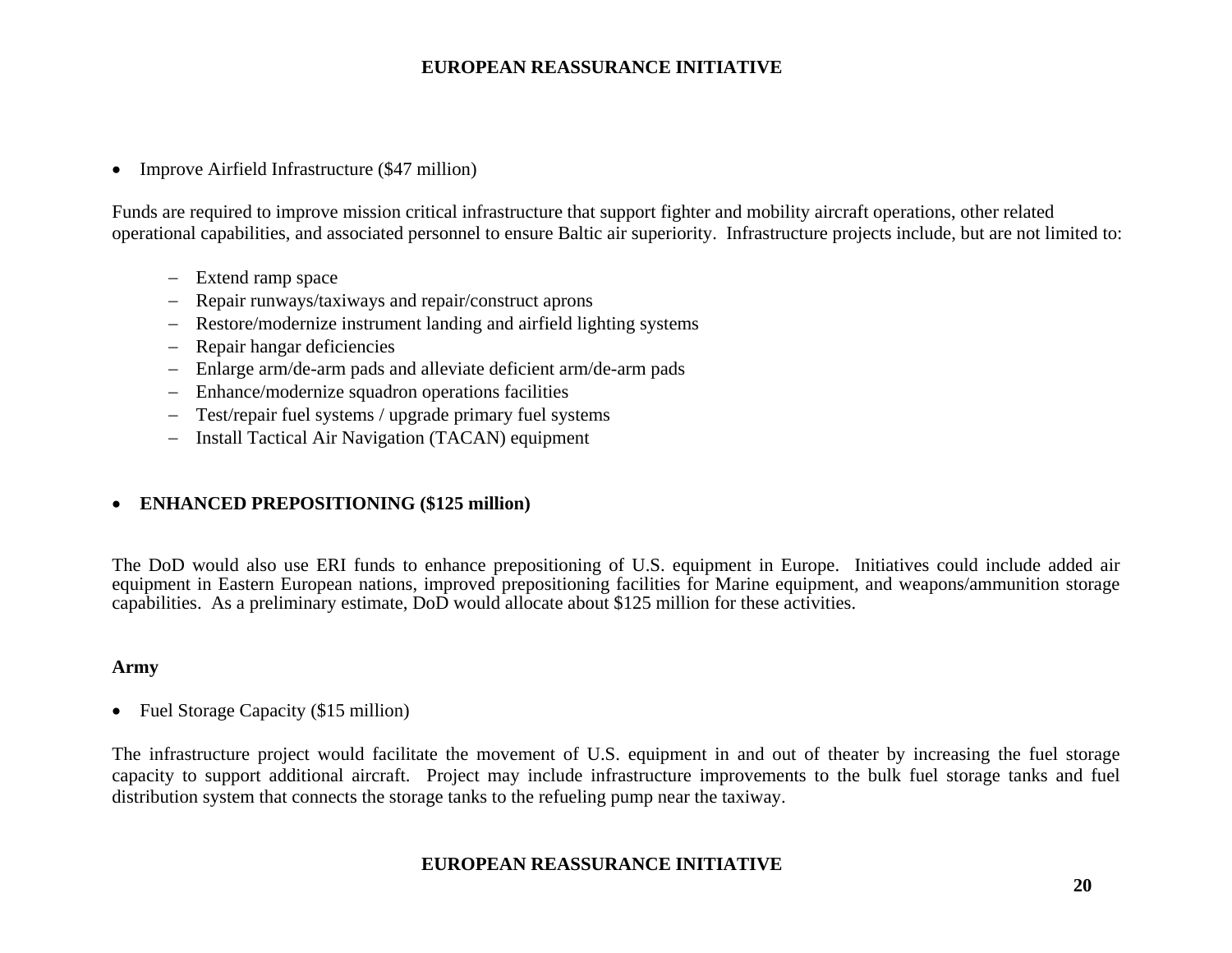# **Marine Corps**

• Marine Corps Infrastructure Projects (\$19 million)

Funds workshop and infrastructure projects that facilitate storage of M1A1 tanks as part of the Marine Corps Prepositioning Program in support of the new Marine Air Ground Task Force (MAGTF) model requiring specialized equipment sets for an infantry battalion task force. Funds the construction of a Wash Down facility to support equipment transported into and out of Europe. This facility would have the capability to maintain equipment by washing vehicles and other items such as tents. Funds provide for equipment maintenance as well as improvements to facilities.

# **Air Force**

• Improve Weapons Storage Facilities (\$83 million)

Infrastructure repair projects are necessary to improve responsiveness and bolster strategic bombing and munitions storage capabilities for Northern and Southern Europe. These projects will improve accessibility, capacity and capability at these installations by:

- Repairing docks and railhead systems necessary to ensure secure operational capacity and sufficient contingency capability. These facilities serve as a munitions storage area (MSA) for supplies and provide a significant multi-modal capability that is theater unique and mission essential. The facilities support U.S. and NATO contingency plans and United States Air Forces in Europe (USAFE) Theater Munitions Distribution Strategy. The existing railhead is on a non-contiguous section of the installation; therefore, trucks are required to transport the munitions from the MSA over five miles of public roads with police escort.
- $\overline{\phantom{0}}$  Meeting other mission essential requirements, including:
	- Expanding and/or strengthening munitions storage pads,
	- Lightning protection systems for personnel and munitions safety,
	- $\bullet$ Repair of lighting for security and safety in and around the storage igloos, and
	- $\bullet$ Minor road repairs to ensure proficient munitions movements.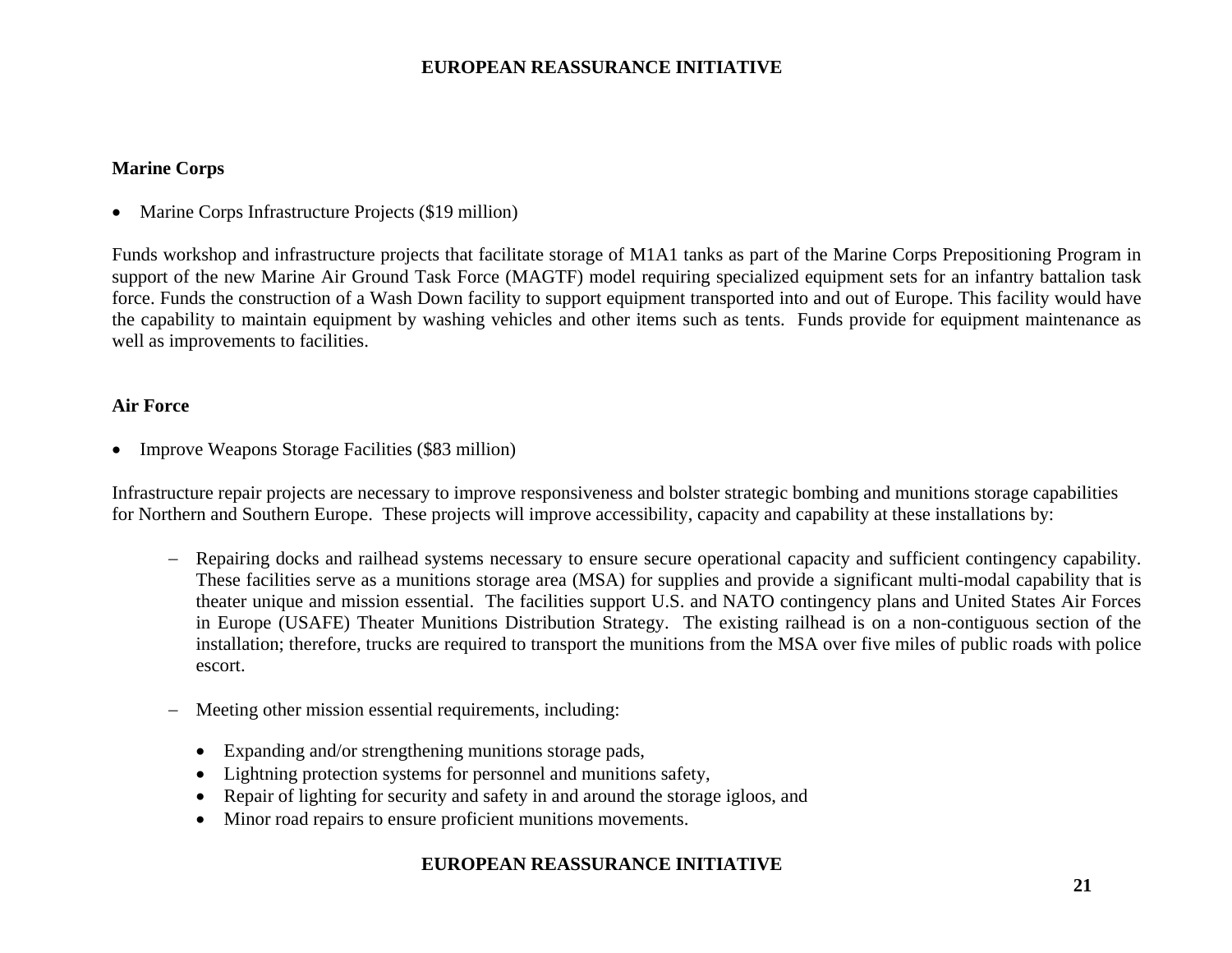• Preposition Air Equipment (\$8 million)

The primary purpose is to strategically place equipment near potential conflict areas or locations where the Department intends to conduct air operations in support of national defense objectives. This ensures the equipment is readily available to forces in the event of a crisis or training/exercise operations. Prepositioning common air equipment allows Air Force Active, Reserve and/or National Guard units to project forces into a conflict area faster and increases response times. It also decreases the strain on scarce airlift capabilities and reduces reliance on relatively slow sealift deliveries. As a result, rotating Air Force units are not required to bring common support equipment from home station that would be costly to move and increase transit time.

# **BUILDING PARTNER CAPACITY (\$35 million)**

Another important focus in Europe would be efforts to build partner capacity in some of the newer NATO allies and with non-NATO partners such as Georgia, Moldova, and Ukraine. Providing these countries with the capability and capacity to defend themselves and to enable their participation as full operational partners within NATO is an important complement to other U.S. lines of effort. More formidable defense capabilities will also strengthen deterrence against aggressive actions by Russia or from other sources. The DoD efforts, along with State Department contributions, would focus on filling critical operational gaps, such as border security and air/maritime domain awareness, as well as building stronger institutional oversight of the defense establishments in these countries. The preliminary allocation of funds for these efforts is about \$35 million for NATO allies and non-NATO partners), in addition the Department of State has \$75 million for non-NATO partners.

#### **Army**

• Increased Partnership Activities in Central and Eastern Europe (\$10 million)

The increased partnership activities with NATO and other partner nations will build and strengthen regional partner capacity to responsibly manage and conduct counter terrorism and stability operations. It will also enhance the NATO and partner nation counter terrorism training and interoperability with U.S. forces. Finally, it will improve force effectiveness through increased internal defense operations, surveillance and border security activities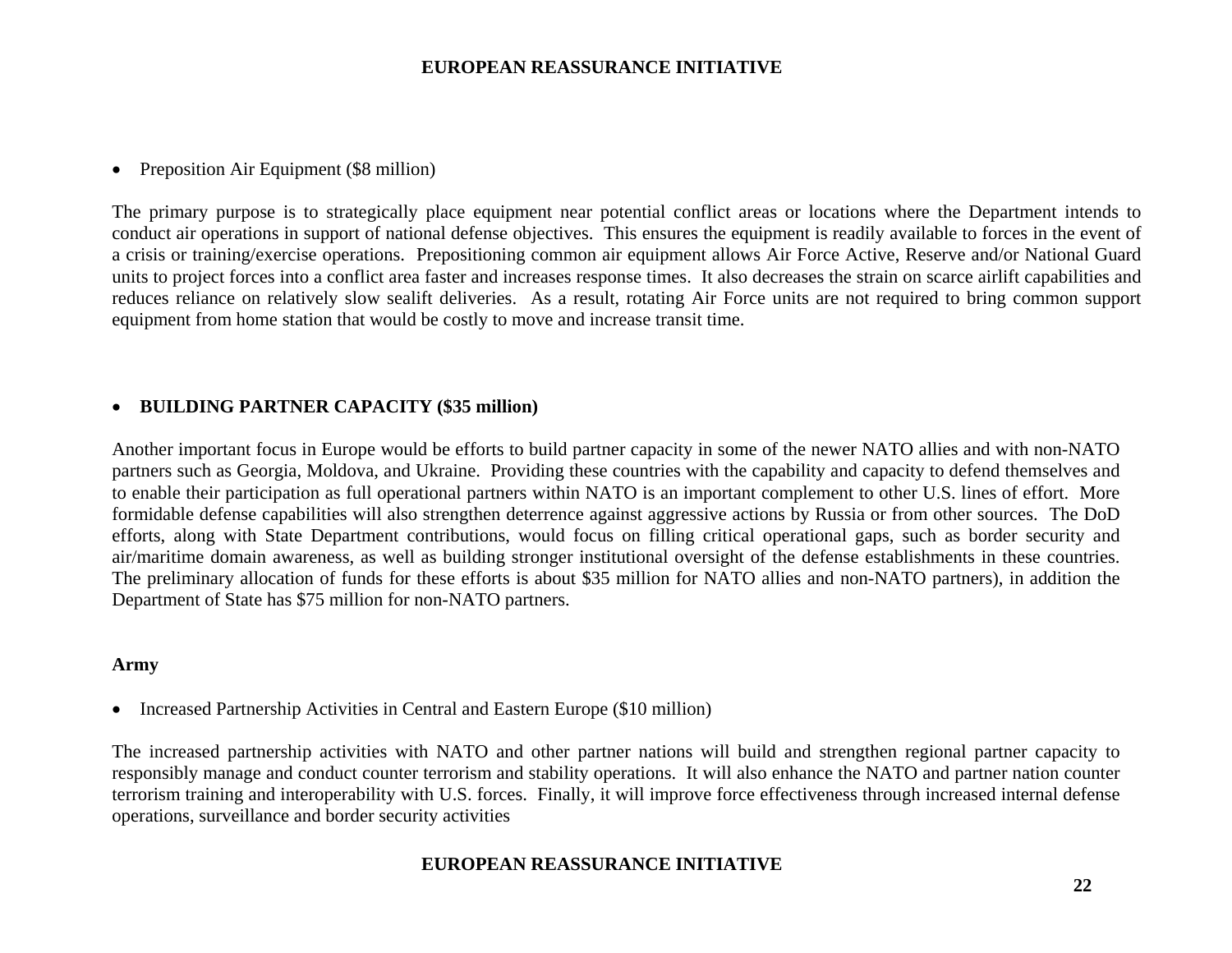Leverage State Partnership Program Relationships to Boost Civil-military Response Options (\$4 million)

The Army National Guard has already established state partnership with most Central and Eastern Europe NATO and partner nations. Additional funding would further enhance and strengthen existing relationship. These enhanced state partnerships will also improve NATO and partner nation counter terrorism training, and interoperability with U.S. forces.

The State Partnership Program (SPP) will focus primarily on building partners' capacity. It will also support additional bilateral and multilateral exercises and training with allies and partners. Through the SPP, over the past two decades the National Guard has developed close and enduring partnerships with 22 countries in the USEUCOM AOR, including several newer NATO allies and partners. The SPP provides high value, scalable security cooperation engagements that go beyond military-to-military linkages by leveraging the National Guard's unique civil-military nature to build deeper whole-of-government relationships between U.S. states and partner countries.

# **Navy**

• Navy Black Sea Information Sharing Initiatives (\$2 million)

This initiative has three goals: conduct open source research to establish vessel traffic patterns in the Black Sea, develop and disseminate an enhanced common operational picture, and improve partner capacity through a command post exercise. The Black Sea region is an area of heavy commercial vessel traffic and the Defense science and technology organizations will complete a vessel analysis of the Black Sea, to include traffic patterns and high risk vessels. The second portion of the initiative will include improved information sharing with coalition partners. The final portion of the initiative includes a 1-week command post exercise with coalition partners designed to improve information sharing and strengthen partner capacity.

• Navy Information Sharing with Coalition Partners (\$1 million)

Funding provides for information sharing connectivity in the Mediterranean and Baltic Sea mission areas, which allows coalition partners access to information networks while embarked on Navy vessels.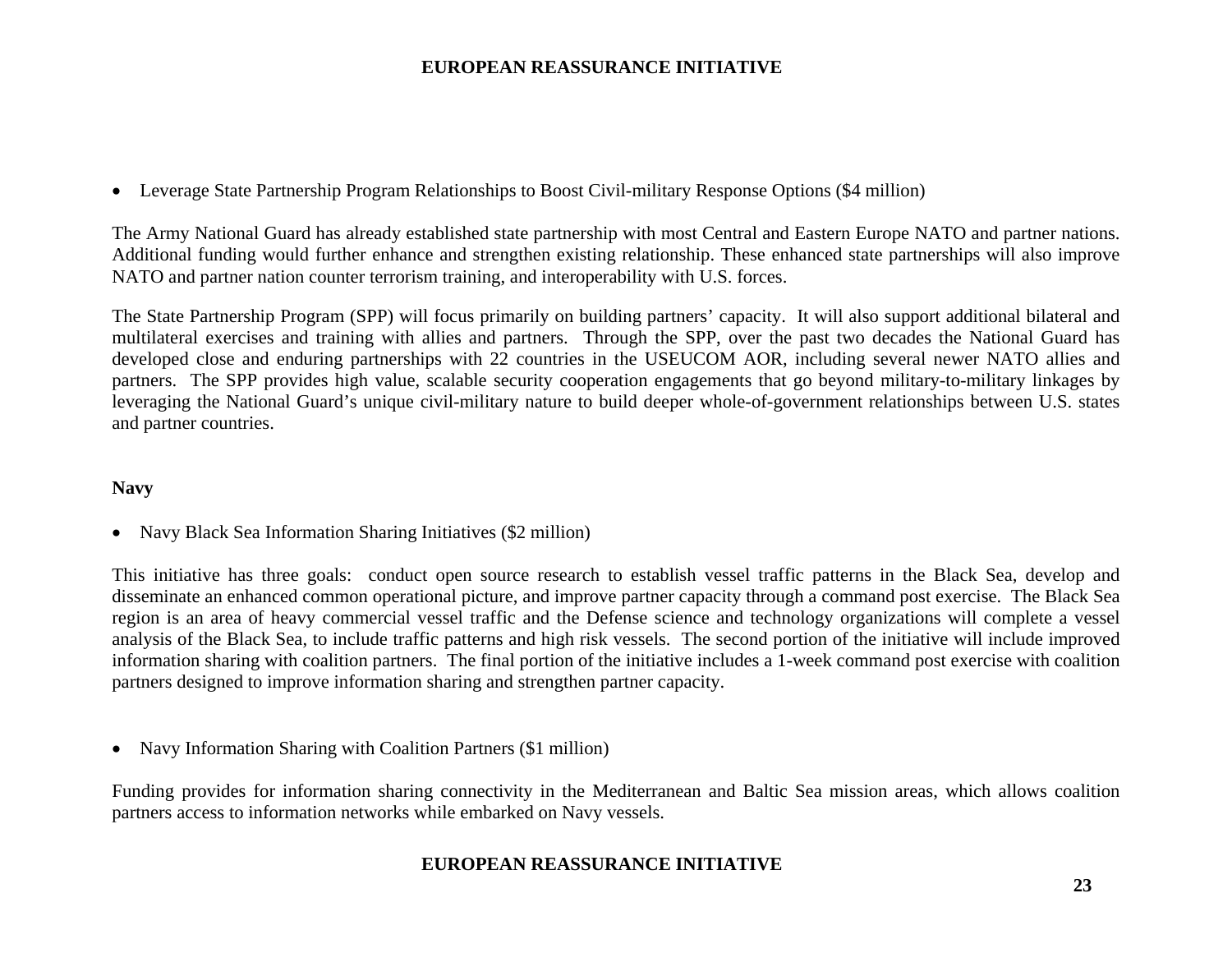#### **Defense-wide**

 Section 1206, Global Security Contingency Fund (GSCF), Warsaw Initiative Fund (WIF), Global Lift and Sustain Activities (\$18 million)

State funding (through an additional \$75 million of Foreign Military Financing, or FMF) and DoD efforts to build partner capacity will be complementary and mutually reinforcing. State's FMF for Ukraine, Georgia and Moldova will expand programming in the areas of defense reform and institution building, including professionalization, training, capability development, and equipment upgrades. DoD programs will enable training, advice and assistance, and exercises for these partners' military forces, plus other security forces, to enhance their long-term capacity for territorial defense. DoD programs will also support other partners (for example, in the Balkans) in resisting Russian diplomatic and economic pressure to distance themselves from NATO.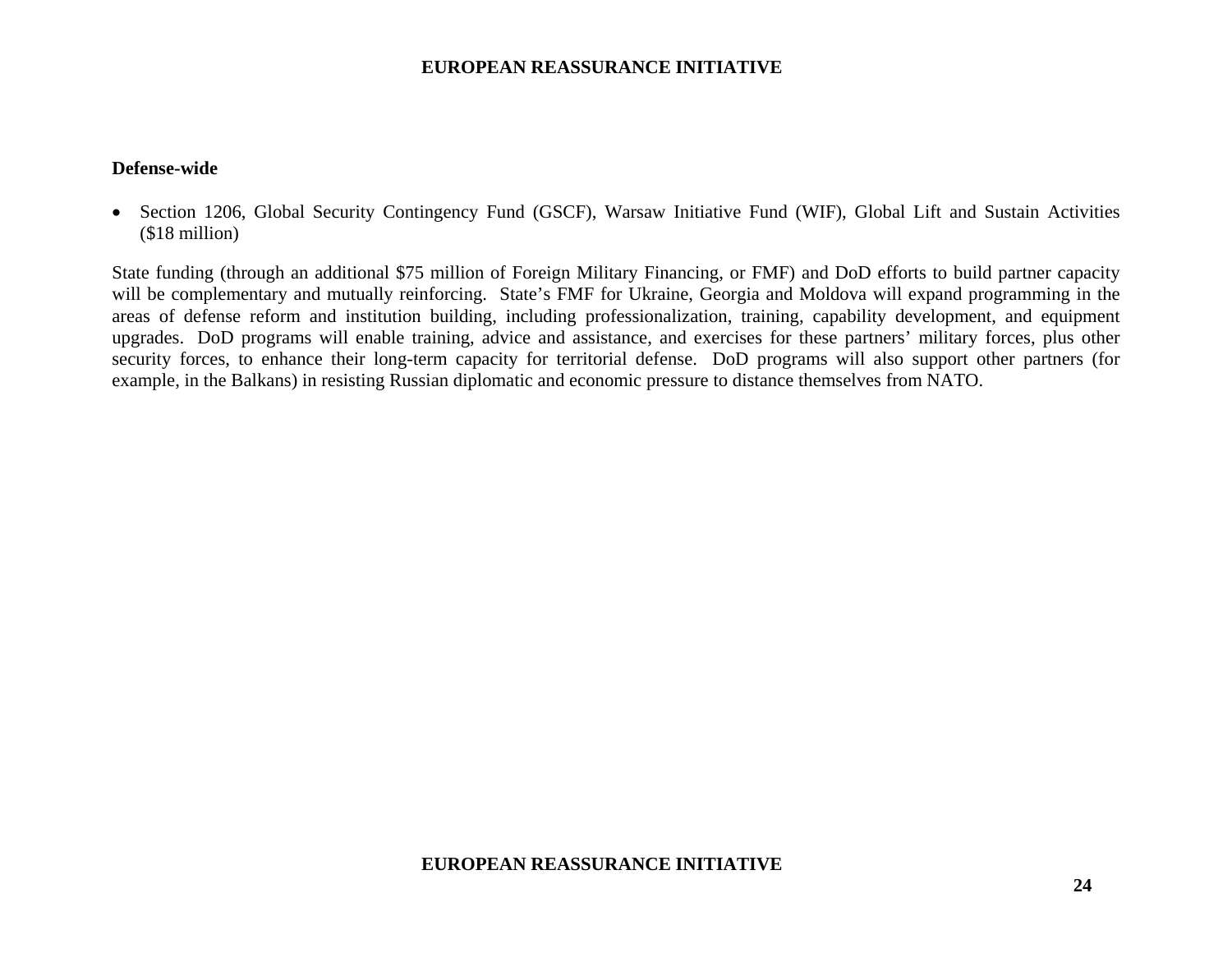# **Table 1 – Summary of ERI by Military Department**

| <b>Department</b>                                | (Dollars in Millions) | <b>FY 2015</b><br><b>Request</b> |
|--------------------------------------------------|-----------------------|----------------------------------|
| Army                                             |                       | 444                              |
| <b>Navy</b>                                      |                       | 100                              |
| Air Force                                        |                       | 352                              |
| Defense-wide                                     |                       | 29                               |
| <b>Total DoD European Reassurance Initiative</b> | 925                   |                                  |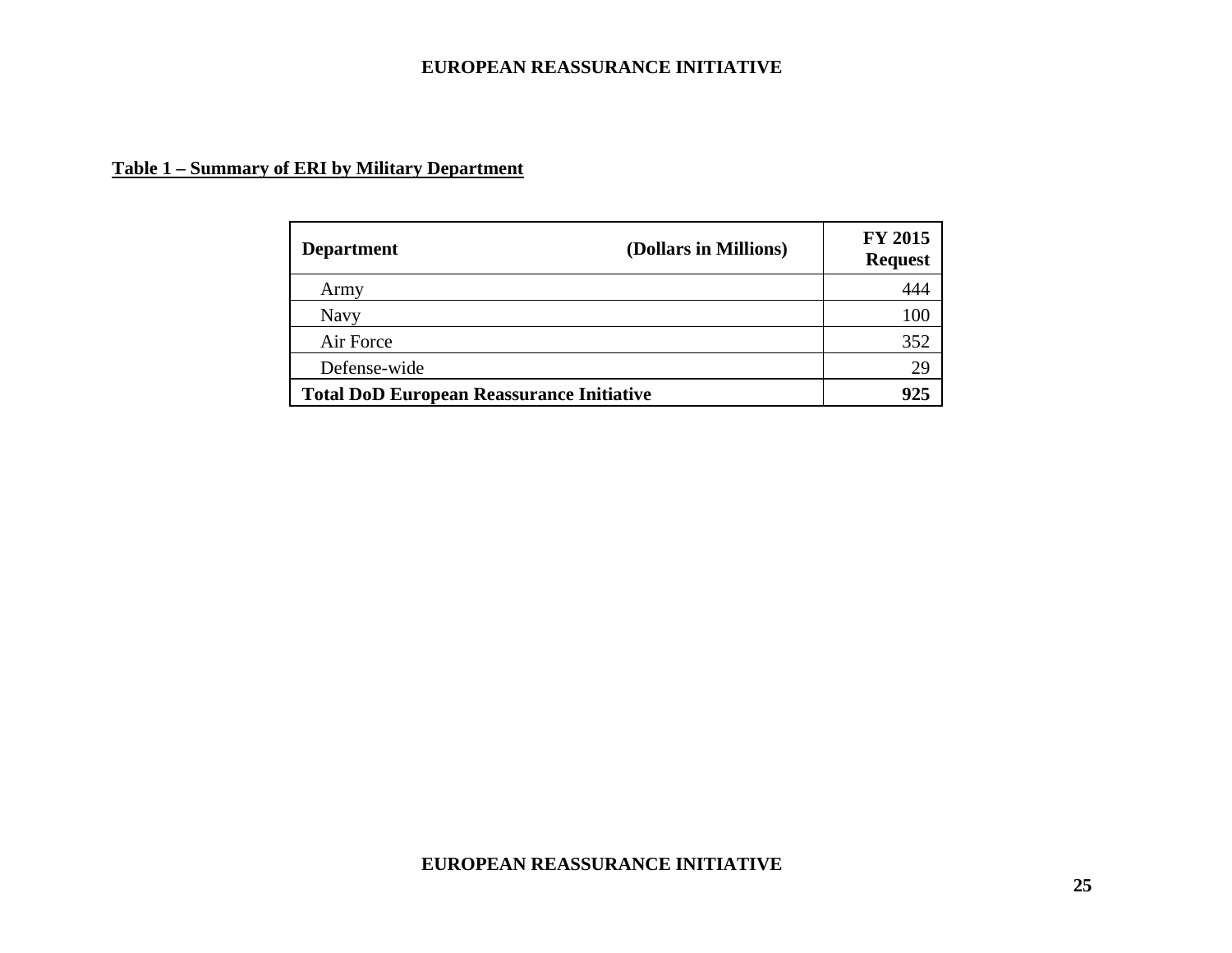|  | Table 2 – ERI Funding by Category and Military Department |  |  |  |
|--|-----------------------------------------------------------|--|--|--|
|--|-----------------------------------------------------------|--|--|--|

| <b>DoD European Reassurance Initiative</b>                                   | Organization | (Dollars in Millions)<br>Category                            | FY 2015<br><b>Request</b> |
|------------------------------------------------------------------------------|--------------|--------------------------------------------------------------|---------------------------|
| <b>Increased Presence</b>                                                    | Army         | Armored Brigade Combat Team (ABCT) presence                  | 260                       |
|                                                                              | Navy         | Navy Black Sea Multinational Exercises                       | 14                        |
|                                                                              | Navy         | Navy Seabreeze Multinational Exercises                       | $\overline{4}$            |
|                                                                              | Navy         | Marine Corps Black Sea Multilateral Engagements              | 9                         |
|                                                                              | Air Force    | <b>Baltic Air Policing</b>                                   | 20                        |
|                                                                              | Air Force    | Baltic Intelligence, Surveillance, and Reconnaissance        | 10                        |
|                                                                              | Air Force    | <b>Persistent MAF Capability</b>                             | $\overline{2}$            |
|                                                                              | Air Force    | Retain Air Superiority Presence                              | 110                       |
|                                                                              | Defense-Wide | Intelligence and Warning (I&W)                               | 11                        |
| <b>Subtotal Increase Presence</b>                                            |              |                                                              | 440                       |
| <b>Additional Bilateral and Multilateral Exercises and Training</b>          | Army         | <b>Increased Global Response Force Exercises</b>             | 15                        |
|                                                                              | Navy         | Navy Austere Challenge Multinational Exercises               | 10                        |
|                                                                              | Navy         | <b>Navy BALTOPS Multinational Exercises</b>                  |                           |
|                                                                              | Navy         | Marine Corps BALTOPS Multinational Exercises                 | 4                         |
|                                                                              | Navy         | Marine Corps Black Sea Multilateral Engagements              | 10                        |
|                                                                              | <b>Navy</b>  | Marine Corps Cold Response Multinational Exercises           | $\overline{2}$            |
|                                                                              | Navy         | Marine Corps Moldova and Georgia Multilateral<br>Engagements | $\overline{7}$            |
|                                                                              | <b>Navy</b>  | Marine Corps NATO Multinational Exercises                    | 5                         |
|                                                                              | Air Force    | <b>NATO</b> Exercises                                        | 16                        |
|                                                                              | Air Force    | Eastern European Countries Exercise Support                  | 5                         |
| <b>Subtotal Additional Bilateral and Multilateral Exercises and Training</b> |              |                                                              | 75                        |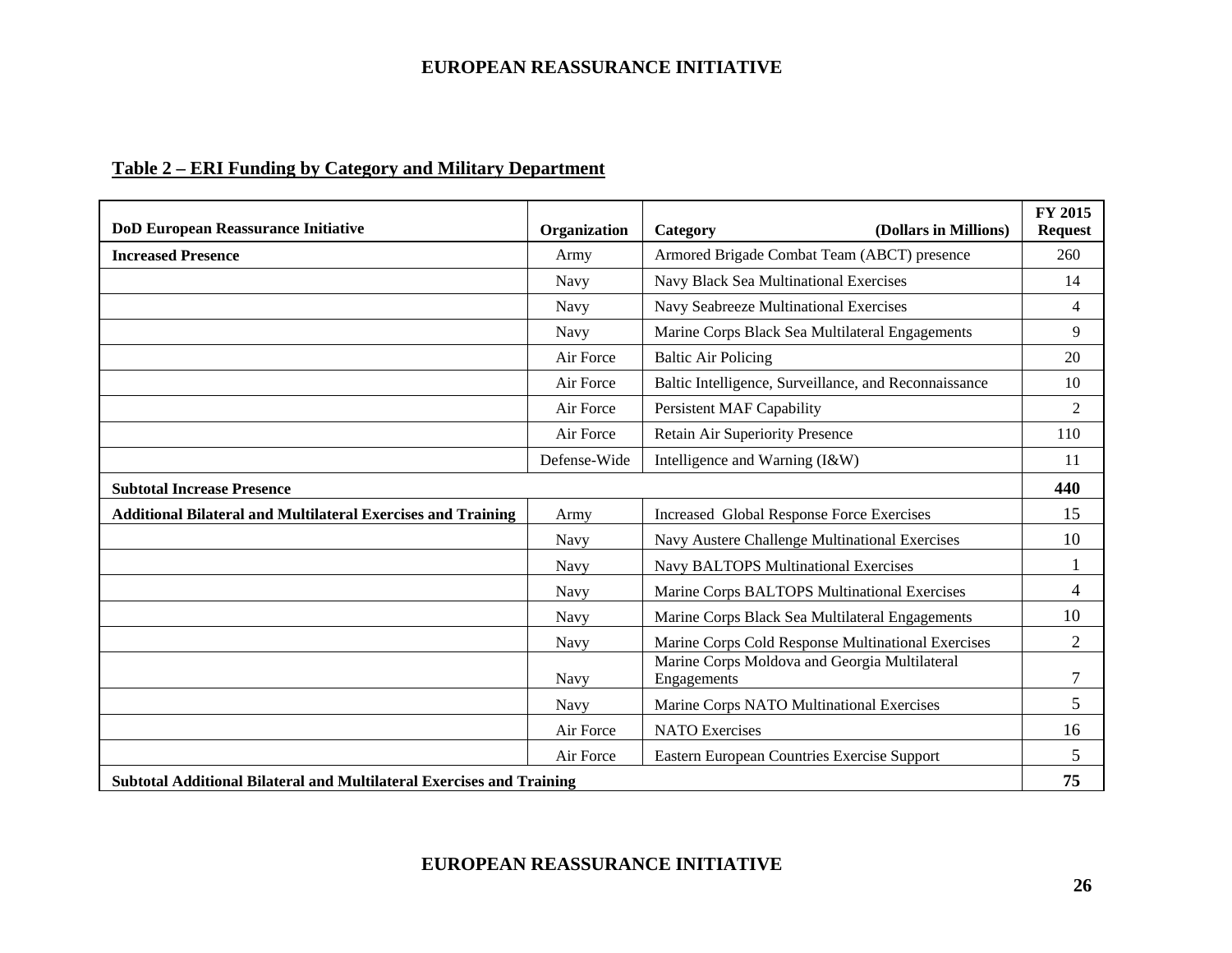| <b>DoD European Reassurance Initiative</b>       | Organization | (Dollars in Millions)<br>Category                                             | FY 2015<br><b>Request</b> |  |
|--------------------------------------------------|--------------|-------------------------------------------------------------------------------|---------------------------|--|
| <b>Improved Infrastructure</b>                   | Army         | Construct Hazardous Cargo Ramp                                                | 5                         |  |
|                                                  | Army         | Increase Range Capacities and Operation, and Upgrade<br><b>Training Sites</b> | 118                       |  |
|                                                  | Army         | Multi-modal Improvements                                                      | 17                        |  |
|                                                  | Navy         | Navy EUCOM Information Sharing Initiatives                                    | 8                         |  |
|                                                  | Navy         | Navy Infrastructure Projects                                                  | $\overline{4}$            |  |
|                                                  | Air Force    | Improve Airfield Infrastructure                                               | 47                        |  |
|                                                  | Air Force    | <b>Improve Support Infrastructure</b>                                         | 51                        |  |
| <b>Subtotal Improved Infrastructure</b>          |              |                                                                               |                           |  |
| <b>Enhanced Prepositioning</b>                   | Army         | <b>Fuel Storage Capacity</b>                                                  | 15                        |  |
|                                                  | <b>Navy</b>  | Marine Corps Infrastructure Projects                                          | 19                        |  |
|                                                  | Air Force    | <b>Improve Weapons Storage Facilities</b>                                     | 83                        |  |
|                                                  | Air Force    | Preposition Air Equipment                                                     | 8                         |  |
| <b>Subtotal Enhanced Prepositioning</b>          |              |                                                                               | 125                       |  |
| <b>Building Partner Capacity</b>                 | Army         | Increased Partnership Activities in Central and Eastern<br>Europe             | 10                        |  |
|                                                  | Army         | Leverage State Partnership Program                                            | 4                         |  |
|                                                  | <b>Navy</b>  | Navy Black Sea Information Sharing Initiatives                                | $\mathfrak{2}$            |  |
|                                                  | <b>Navy</b>  | Navy Information Sharing with Coalition Partners                              |                           |  |
|                                                  | Defense-Wide | Sec 1206, GSCF, WIF, and Global Lift and Sustain<br>Activities                | 18                        |  |
| <b>Subtotal Building Partner Capacity</b>        |              |                                                                               | 35                        |  |
| <b>Total DoD European Reassurance Initiative</b> |              |                                                                               | 925                       |  |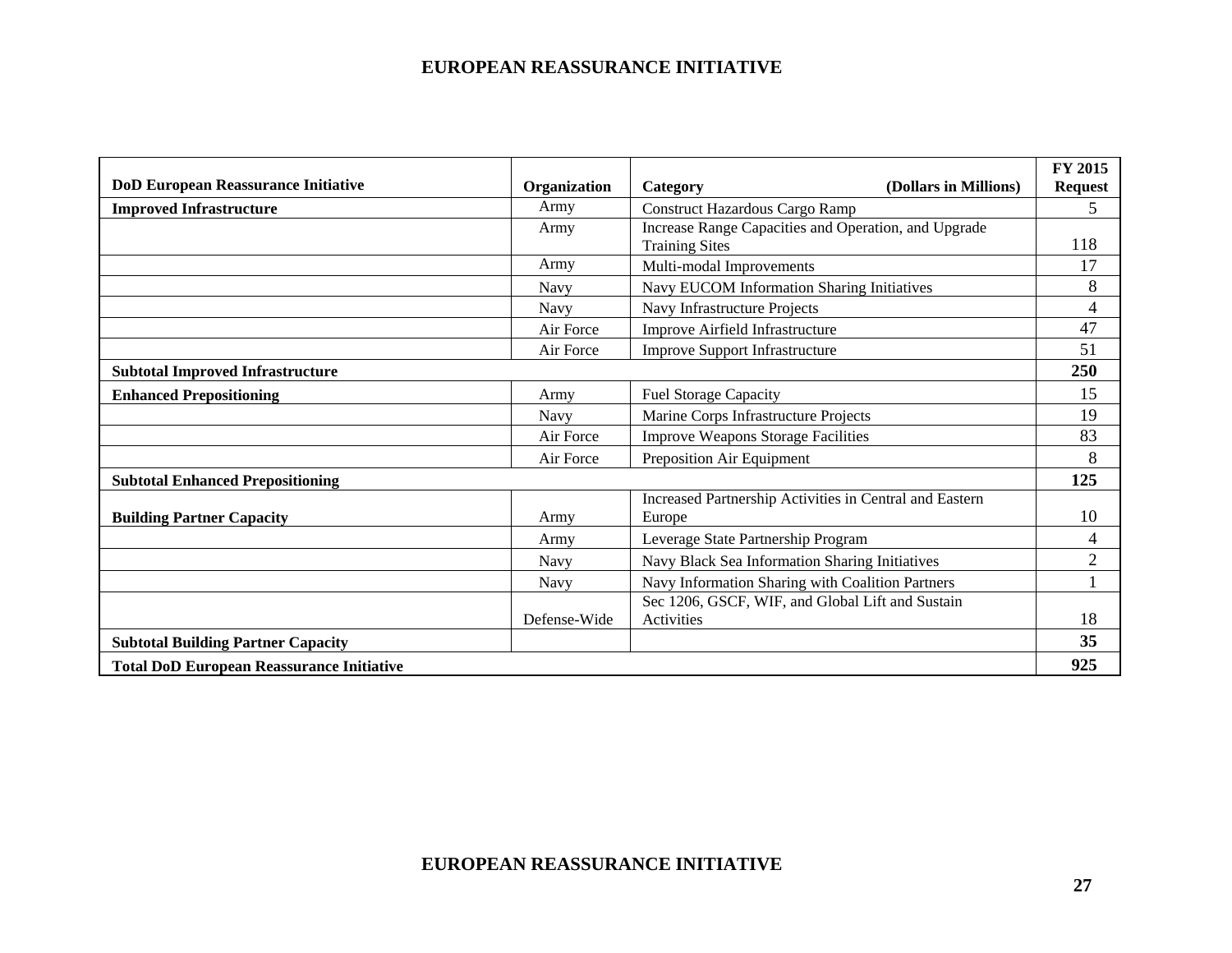#### **COUNTERTERRORISM PARTNERSHIPS FUND / EUROPEAN REASSURANCE INITIATIVE**

# **Acronym List**

| AQ            | Al Qaeda                                   | <b>ISR</b>       | Intelligence Surveillance and Reconnaissance           |
|---------------|--------------------------------------------|------------------|--------------------------------------------------------|
| AS            | al-Shabaab                                 | I&W              | Intelligence and Warning                               |
| AAS           | Ansar al-Sharia                            | <b>MILCON</b>    | <b>Military Construction</b>                           |
| <b>ABCT</b>   | Armored Brigade Combat Team                | <b>MSV</b>       | <b>Maritime Support Vessels</b>                        |
| <b>AOR</b>    | Area of Operation                          | <b>MoDA</b>      | Ministry of Defense Advisory                           |
| <b>AQAP</b>   | Al Qaeda in the Arabian Peninsula          | <b>MAF</b>       | <b>Mobility Air Force</b>                              |
| <b>AQIM</b>   | Al Qaeda in the Islamic Maghreb            | <b>MAGTF</b>     | Marine Air Ground Task Force                           |
| <b>AMISOM</b> | African Union Mission in Somalia           | <b>NDAA</b>      | National Defense Authorization Act                     |
| <b>BALOPS</b> | <b>Baltic Operations</b>                   | <b>NATO</b>      | North Atlantic Treaty Organization                     |
| <b>BH</b>     | <b>Boko Haram</b>                          | <b>NRF</b>       | NATO Response Force                                    |
| <b>COCOM</b>  | <b>Combatant Command</b>                   | <b>OCO</b>       | <b>Overseas Contingency Operations</b>                 |
| <b>CONUS</b>  | <b>Continental United States</b>           | <b>OPTEMPO</b>   | <b>Operating Tempo</b>                                 |
| C-IED         | <b>Counter Improvised Explosive Device</b> | <b>OSD</b>       | Office of the Secretary of Defense                     |
| CT            | Counterterrorism                           | OUSD(C)          | Office of the Under Secretary of Defense (Comptroller) |
| <b>CTPF</b>   | Counterterrorism Partnerships Fund         | <b>PN</b>        | <b>Partner Nations</b>                                 |
| <b>DIRI</b>   | Defense Institution Reform Initiative      | <b>SOF</b>       | <b>Special Operations Forces</b>                       |
| DoD           | Department of Defense                      | <b>SIGINT</b>    | Signals Intelligence                                   |
| ERI           | European Reassurance Initiative            | <b>SNA</b>       | Somalia National Army                                  |
| <b>ESDI</b>   | European Security and Defense Identity     | <b>SPP</b>       | <b>State Partnership Program</b>                       |
| <b>GSCF</b>   | Global Security Contingency Fund           | <b>TACAN</b>     | <b>Tactical Air Navigation</b>                         |
| <b>GPF</b>    | <b>General Purpose Forces</b>              | <b>TCC</b>       | <b>Troop Contributing Countries</b>                    |
| <b>GRF</b>    | Global Response Force                      | <b>USAFE</b>     | United States Air Forces in Europe                     |
| <b>FMF</b>    | Foreign Military Financing                 | <b>USAFRICOM</b> | <b>United States Africa Command</b>                    |
| <b>FY</b>     | <b>Fiscal Year</b>                         | <b>USCENTCOM</b> | <b>United States Central Command</b>                   |
| <b>GEOINT</b> | Geospatial Intelligence                    | <b>USEUCOM</b>   | United State Europe Command                            |
| <b>HSC</b>    | Helicopter Sea Combat                      | <b>USMC</b>      | <b>United States Marine Corps</b>                      |
| <b>IED</b>    | <b>Improvised Explosive Device</b>         | <b>USSOCOM</b>   | <b>United States Special Operations Command</b>        |
| <b>ISIL</b>   | Islamic State of Iraq and the Levant       | WIF              | Warsaw Initiative Fund                                 |

### **COUNTERTERRORISM PARTNERSHIPS FUND / EUROPEAN REASSURANCE INITIATIVE**